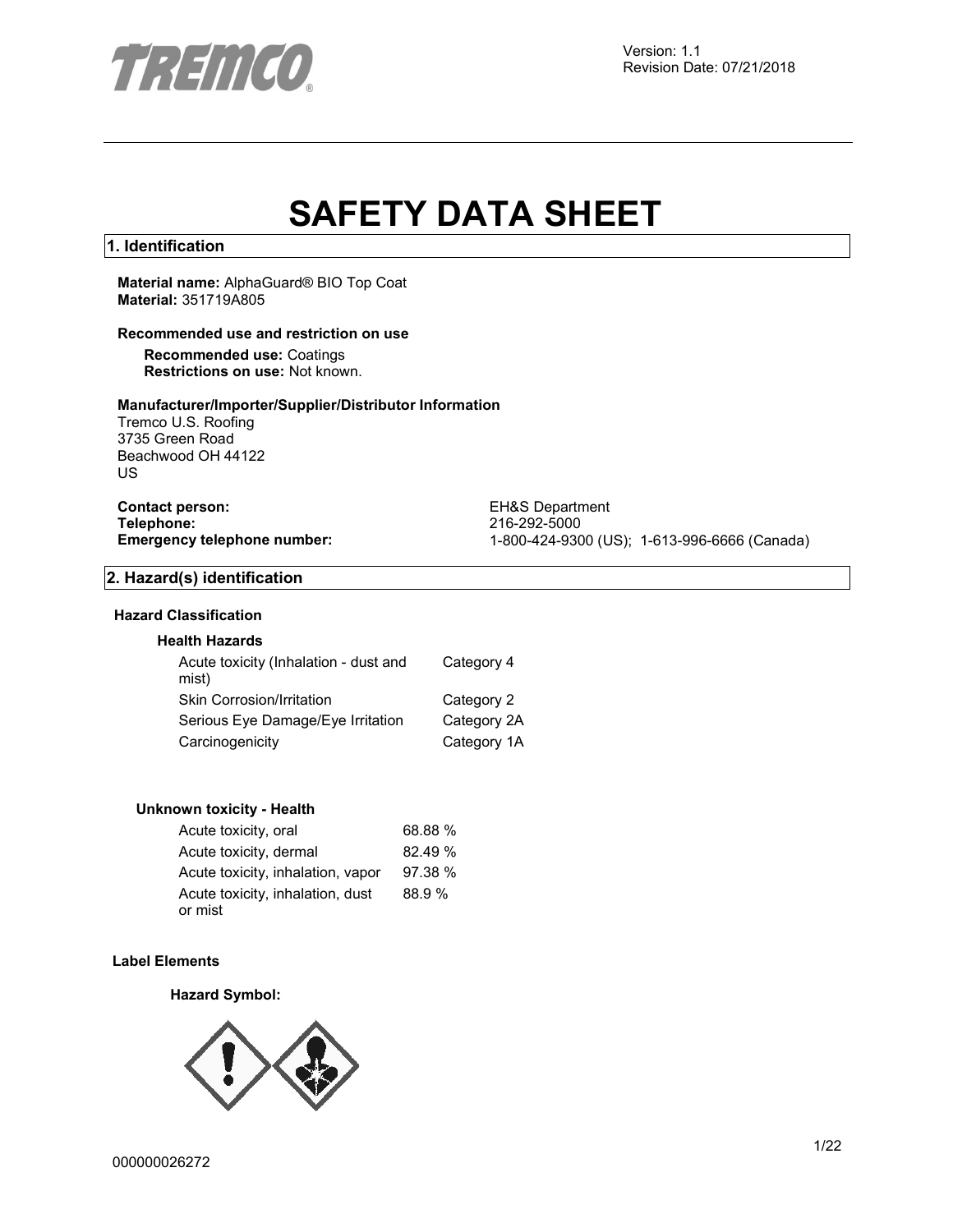

| <b>Signal Word:</b>                           | Danger                                                                                                                                                                                                                                                                                                                                                                                                                                                                                                          |
|-----------------------------------------------|-----------------------------------------------------------------------------------------------------------------------------------------------------------------------------------------------------------------------------------------------------------------------------------------------------------------------------------------------------------------------------------------------------------------------------------------------------------------------------------------------------------------|
| <b>Hazard Statement:</b>                      | Harmful if inhaled.<br>Causes skin irritation.<br>Causes serious eye irritation.<br>May cause cancer.                                                                                                                                                                                                                                                                                                                                                                                                           |
| <b>Precautionary</b><br><b>Statements</b>     |                                                                                                                                                                                                                                                                                                                                                                                                                                                                                                                 |
| <b>Prevention:</b>                            | Avoid breathing dust/fume/gas/mist/vapors/spray. Use only outdoors or in a<br>well-ventilated area. Wash thoroughly after handling. Wear protective<br>gloves/protective clothing/eye protection/face protection. Obtain special<br>instructions before use. Do not handle until all safety precautions have been<br>read and understood. Use personal protective equipment as required.                                                                                                                        |
| <b>Response:</b>                              | IF INHALED: Remove person to fresh air and keep comfortable for<br>breathing. IF IN EYES: Rinse cautiously with water for several minutes.<br>Remove contact lenses, if present and easy to do. Continue rinsing. If eye<br>irritation persists: Get medical advice/attention. IF ON SKIN: Wash with<br>plenty of water/ If skin irritation occurs: Get medical advice/attention. Call<br>a POISON CENTER/doctor if you feel unwell. Specific treatment (see on<br>this label). Take off contaminated clothing. |
| Storage:                                      | Store locked up.                                                                                                                                                                                                                                                                                                                                                                                                                                                                                                |
| Disposal:                                     | Dispose of contents/container to an appropriate treatment and disposal<br>facility in accordance with applicable laws and regulations, and product<br>characteristics at time of disposal.                                                                                                                                                                                                                                                                                                                      |
| Hazard(s) not otherwise<br>classified (HNOC): | None.                                                                                                                                                                                                                                                                                                                                                                                                                                                                                                           |

# **3. Composition/information on ingredients**

#### **Mixtures**

| <b>Chemical Identity</b> | <b>CAS number</b> | Content in percent (%)* |
|--------------------------|-------------------|-------------------------|
|--------------------------|-------------------|-------------------------|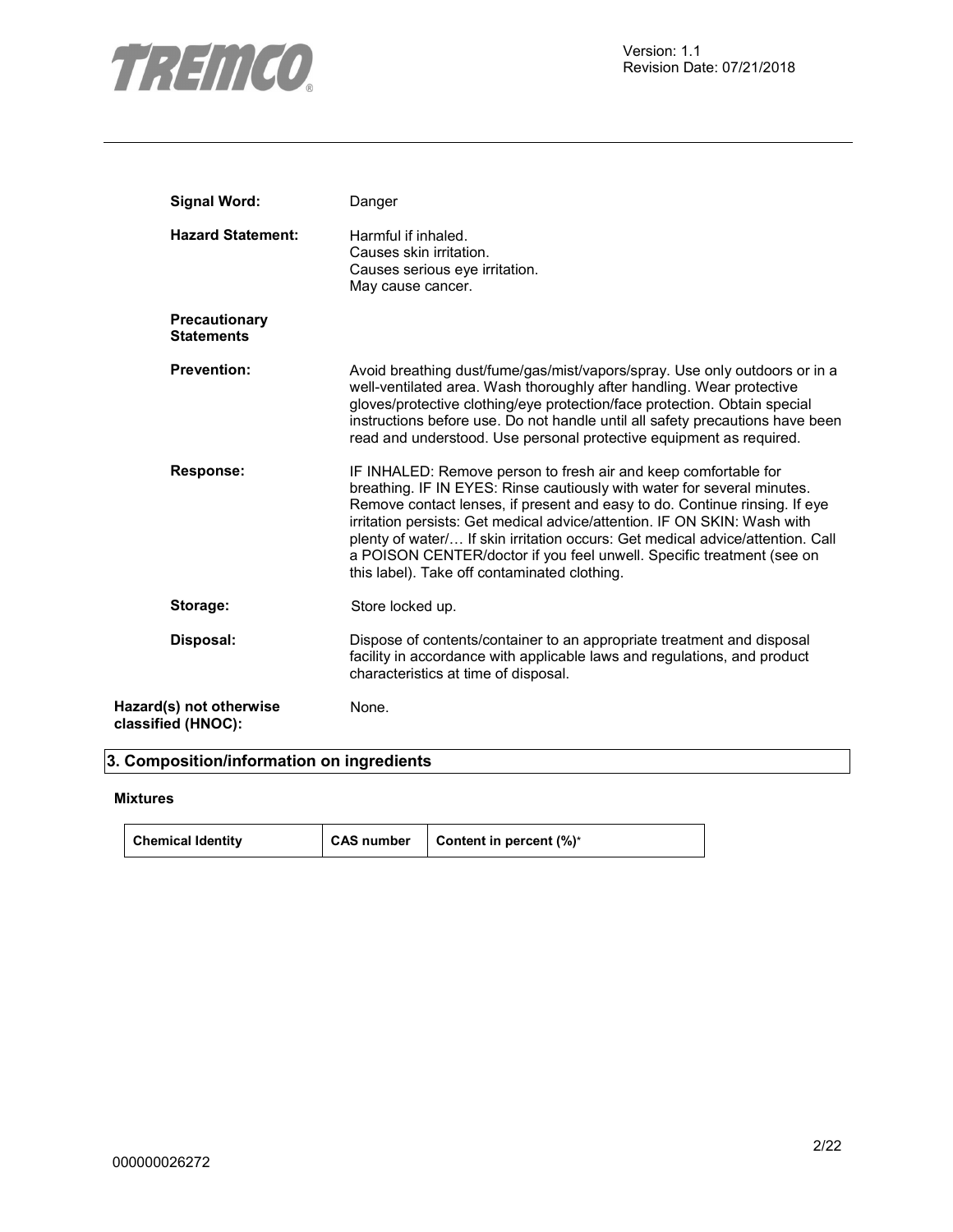

| Low acid filtered neutral oil               | 8001-79-4  | $20 - 50\%$  |
|---------------------------------------------|------------|--------------|
| Talc                                        | 14807-96-6 | $10 - 20%$   |
| Calcium Carbonate<br>(Limestone)            | 1317-65-3  | $10 - 20%$   |
| Aluminum hydroxide                          | 21645-51-2 | $5 - 10\%$   |
| Calcium carbonate                           | 471-34-1   | $5 - 10\%$   |
| Titanium dioxide                            | 13463-67-7 | $1 - 5\%$    |
| Calcium oxide                               | 1305-78-8  | 1 - <5%      |
| Zinc oxide                                  | 1314-13-2  | $1 - 5%$     |
| Hydrotreated heavy<br>naphthenic distillate | 64742-52-5 | $0.1 - 51\%$ |
| Amorphous silica                            | 7631-86-9  | $0.1 - 1\%$  |
| Dolomite                                    | 16389-88-1 | $0.1 - 1\%$  |
| Magnesite                                   | 546-93-0   | $0.1 - 1\%$  |
| Crystalline Silica (Quartz)/<br>Silica Sand | 14808-60-7 | $0.1 - 51\%$ |

\* All concentrations are percent by weight unless ingredient is a gas. Gas concentrations are in percent by volume.

# **4. First-aid measures**

| Ingestion:                                         | Call a POISON CENTER/doctor if you feel unwell. Rinse mouth.                                                                                                                         |  |  |
|----------------------------------------------------|--------------------------------------------------------------------------------------------------------------------------------------------------------------------------------------|--|--|
| Inhalation:                                        | Move to fresh air.                                                                                                                                                                   |  |  |
| <b>Skin Contact:</b>                               | Immediately flush with plenty of water for at least 15 minutes while<br>removing contaminated clothing and shoes. Wash contaminated clothing<br>before reuse. Get medical attention. |  |  |
| Eye contact:                                       | Immediately flush with plenty of water for at least 15 minutes. If easy to do,<br>remove contact lenses. Get medical attention.                                                      |  |  |
| Most important symptoms/effects, acute and delayed |                                                                                                                                                                                      |  |  |
| Symptoms:                                          | Prolonged or repeated contact with skin may cause redness, itching,<br>irritation and eczema/chapping.                                                                               |  |  |
|                                                    | Indication of immediate medical attention and special treatment needed                                                                                                               |  |  |
| Treatment:                                         | Symptoms may be delayed.                                                                                                                                                             |  |  |
| 5. Fire-fighting measures                          |                                                                                                                                                                                      |  |  |
| <b>General Fire Hazards:</b>                       | No unusual fire or explosion hazards noted.                                                                                                                                          |  |  |
| Suitable (and unsuitable) extinguishing media      |                                                                                                                                                                                      |  |  |
| Suitable extinguishing<br>media:                   | Use fire-extinguishing media appropriate for surrounding materials.                                                                                                                  |  |  |
| Unsuitable extinguishing<br>media:                 | Do not use water jet as an extinguisher, as this will spread the fire.                                                                                                               |  |  |
|                                                    | $\sim$ $\sim$                                                                                                                                                                        |  |  |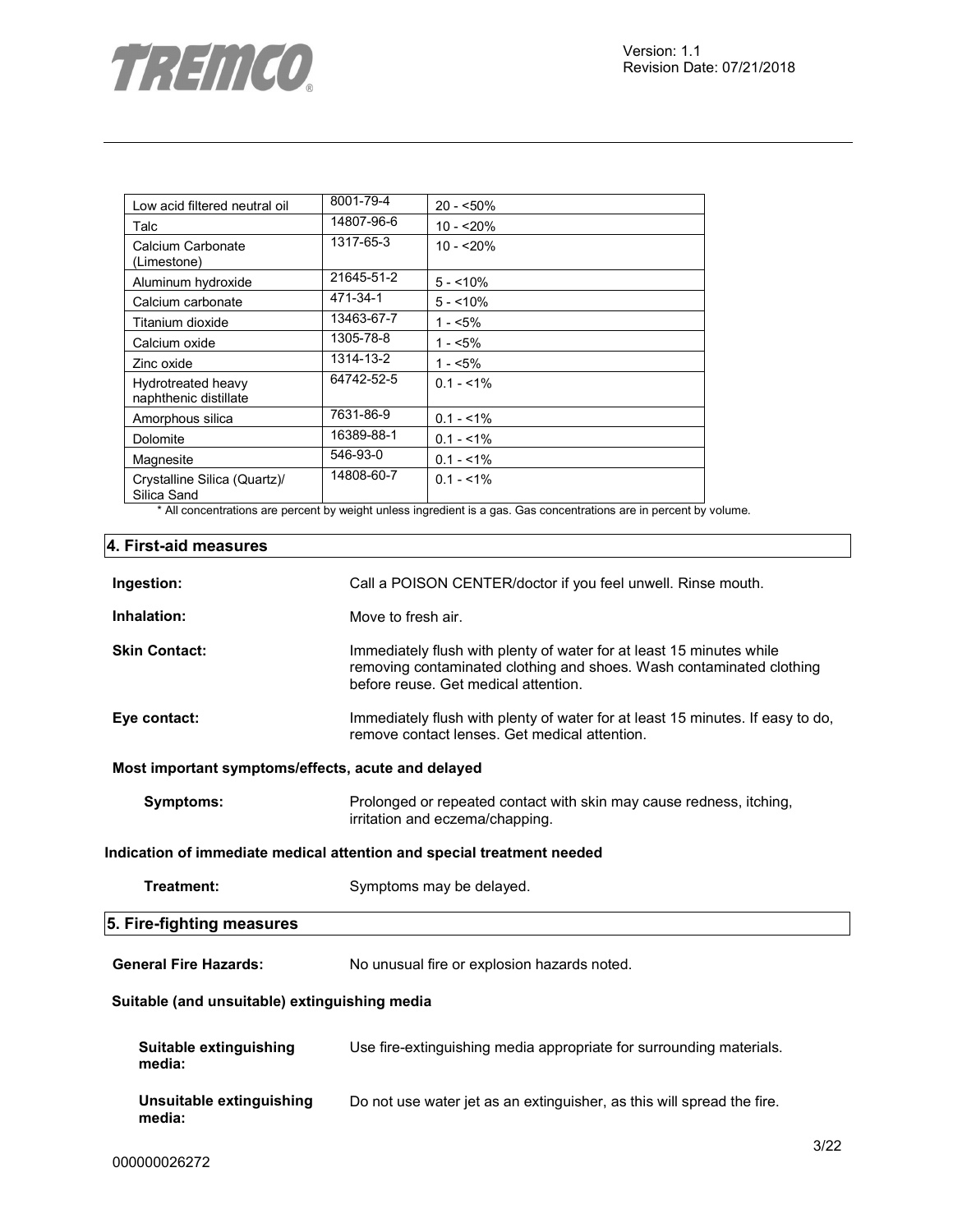

| Specific hazards arising from<br>the chemical:                             | During fire, gases hazardous to health may be formed.                                                                                                                                                                                                                                                                                                                                            |  |
|----------------------------------------------------------------------------|--------------------------------------------------------------------------------------------------------------------------------------------------------------------------------------------------------------------------------------------------------------------------------------------------------------------------------------------------------------------------------------------------|--|
| Special protective equipment and precautions for firefighters              |                                                                                                                                                                                                                                                                                                                                                                                                  |  |
| <b>Special fire fighting</b><br>procedures:                                | No data available.                                                                                                                                                                                                                                                                                                                                                                               |  |
| Special protective equipment<br>for fire-fighters:                         | Self-contained breathing apparatus and full protective clothing must be<br>worn in case of fire.                                                                                                                                                                                                                                                                                                 |  |
| 6. Accidental release measures                                             |                                                                                                                                                                                                                                                                                                                                                                                                  |  |
| Personal precautions,<br>protective equipment and<br>emergency procedures: | See Section 8 of the SDS for Personal Protective Equipment. Do not touch<br>damaged containers or spilled material unless wearing appropriate<br>protective clothing. Keep unauthorized personnel away.                                                                                                                                                                                          |  |
| <b>Methods and material for</b><br>containment and cleaning<br>up:         | Dam and absorb spillages with sand, earth or other non-combustible<br>material. Collect spillage in containers, seal securely and deliver for<br>disposal according to local regulations.                                                                                                                                                                                                        |  |
| <b>Notification Procedures:</b>                                            | In the event of a spill or accidental release, notify relevant authorities in<br>accordance with all applicable regulations.                                                                                                                                                                                                                                                                     |  |
| <b>Environmental Precautions:</b>                                          | Do not contaminate water sources or sewer. Prevent further leakage or<br>spillage if safe to do so.                                                                                                                                                                                                                                                                                              |  |
| 7. Handling and storage                                                    |                                                                                                                                                                                                                                                                                                                                                                                                  |  |
| Precautions for safe handling:                                             | Wash hands thoroughly after handling. Do not handle until all safety<br>precautions have been read and understood. Obtain special instructions<br>before use. Use personal protective equipment as required. Avoid contact<br>with eyes. Avoid contact with skin. Provide adequate ventilation. Wear<br>appropriate personal protective equipment. Observe good industrial<br>hygiene practices. |  |
| Conditions for safe storage,<br>including any<br>incompatibilities:        | Store locked up.                                                                                                                                                                                                                                                                                                                                                                                 |  |

# **8. Exposure controls/personal protection**

# **Control Parameters**

# **Occupational Exposure Limits**

| <b>Chemical Identity</b>    | <b>Type</b> | <b>Exposure Limit Values</b>                            | Source                                          |
|-----------------------------|-------------|---------------------------------------------------------|-------------------------------------------------|
| Talc - Respirable fraction. | <b>TWA</b>  | $2 \text{ ma/m}$ 3                                      | US. ACGIH Threshold Limit Values (2011)         |
| Talc                        | <b>TWA</b>  | 20 millions of<br>particles per<br>cubic foot of<br>air | US. OSHA Table Z-3 (29 CFR 1910.1000)<br>(2000) |
| Talc - Respirable.          | <b>TWA</b>  | 2.4 millions<br>of particles<br>per cubic foot          | US. OSHA Table Z-3 (29 CFR 1910.1000)<br>(2000) |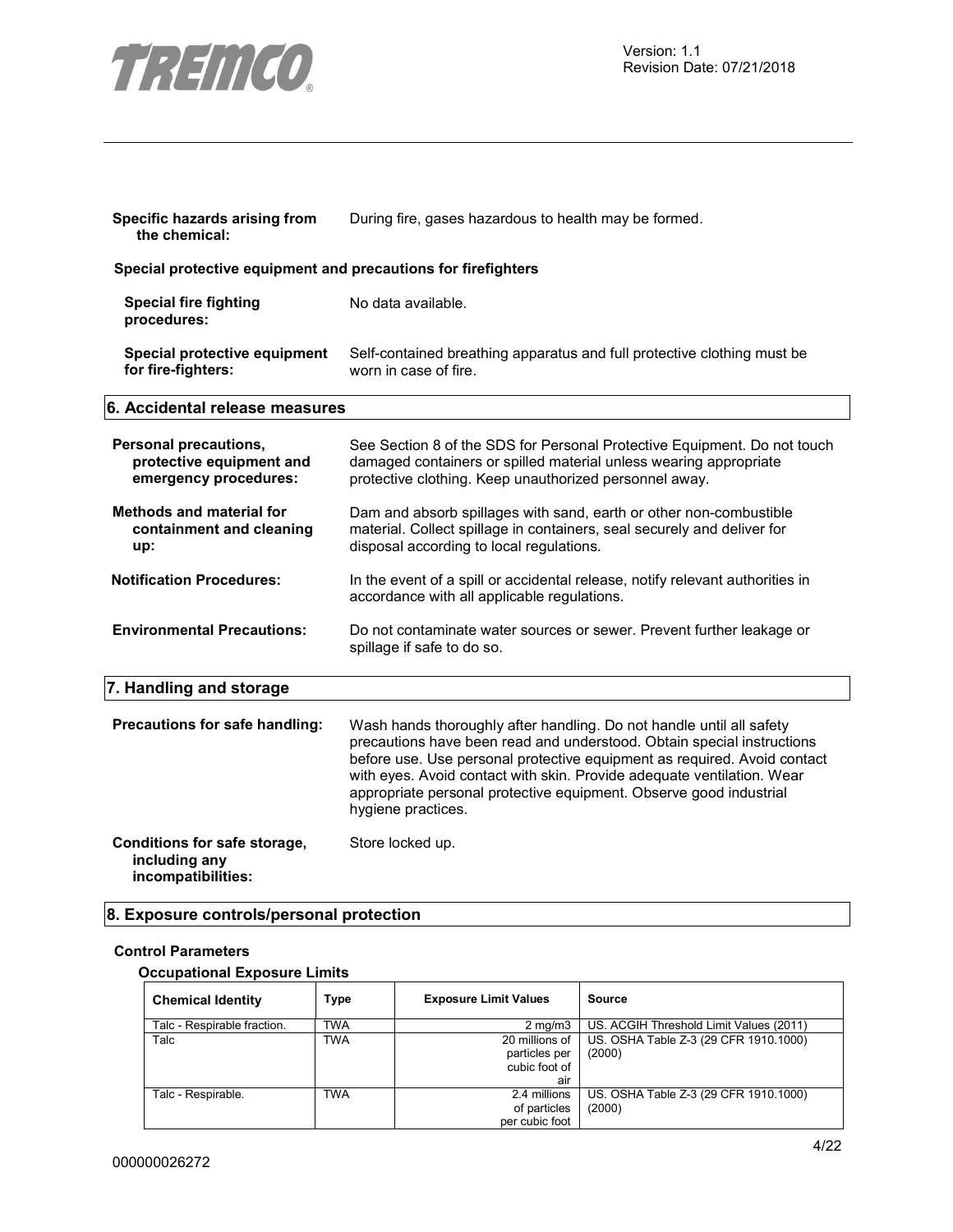

|                                                |             | of air                              |                                                                                |
|------------------------------------------------|-------------|-------------------------------------|--------------------------------------------------------------------------------|
|                                                | <b>TWA</b>  | $0.1$ mg/m $3$                      | US. OSHA Table Z-3 (29 CFR 1910.1000)<br>(2000)                                |
| Calcium Carbonate<br>(Limestone) - Total dust. | <b>PEL</b>  | 15 mg/m3                            | US. OSHA Table Z-1 Limits for Air<br>Contaminants (29 CFR 1910.1000) (02 2006) |
| Calcium Carbonate                              | PEL         | $5$ mg/m $3$                        | US. OSHA Table Z-1 Limits for Air                                              |
| (Limestone) - Respirable<br>fraction.          |             |                                     | Contaminants (29 CFR 1910.1000) (02 2006)                                      |
| Aluminum hydroxide -<br>Respirable fraction.   | <b>TWA</b>  | $1$ mg/m $3$                        | US. ACGIH Threshold Limit Values (2011)                                        |
|                                                | <b>TWA</b>  | $5$ mg/m $3$                        | US. OSHA Table Z-3 (29 CFR 1910.1000) (03<br>2016)                             |
| Aluminum hydroxide - Total<br>dust.            | <b>TWA</b>  | 15 mg/m3                            | US. OSHA Table Z-3 (29 CFR 1910.1000) (03<br>2016)                             |
|                                                | <b>TWA</b>  | 50 millions of                      | US. OSHA Table Z-3 (29 CFR 1910.1000) (03                                      |
|                                                |             | particles per                       | 2016)                                                                          |
|                                                |             | cubic foot of                       |                                                                                |
|                                                |             | air                                 |                                                                                |
| Aluminum hydroxide -                           | <b>TWA</b>  | 15 millions of                      | US. OSHA Table Z-3 (29 CFR 1910.1000) (03                                      |
| Respirable fraction.                           |             | particles per                       | 2016)                                                                          |
|                                                |             | cubic foot of<br>air                |                                                                                |
| Calcium carbonate - Total                      | <b>PEL</b>  | $\overline{15}$ mg/m3               | US. OSHA Table Z-1 Limits for Air                                              |
| dust.                                          |             |                                     | Contaminants (29 CFR 1910.1000) (02 2006)                                      |
| Calcium carbonate -                            | <b>PEL</b>  | $5$ mg/m $3$                        | US. OSHA Table Z-1 Limits for Air                                              |
| Respirable fraction.                           |             |                                     | Contaminants (29 CFR 1910.1000) (02 2006)                                      |
| Titanium dioxide                               | <b>TWA</b>  | $\frac{10 \text{ m}}{40 \text{ m}}$ | US. ACGIH Threshold Limit Values (2011)                                        |
| Titanium dioxide - Total dust.                 | <b>PEL</b>  | 15 mg/m3                            | US. OSHA Table Z-1 Limits for Air                                              |
|                                                |             |                                     | Contaminants (29 CFR 1910.1000) (02 2006)                                      |
| Titanium dioxide - Respirable                  | <b>TWA</b>  | 15 millions of                      | US. OSHA Table Z-3 (29 CFR 1910.1000) (03                                      |
| fraction.                                      |             | particles per                       | 2016)                                                                          |
|                                                |             | cubic foot of                       |                                                                                |
|                                                |             | air                                 |                                                                                |
| Titanium dioxide - Total dust.                 | <b>TWA</b>  | 15 mg/m3                            | US. OSHA Table Z-3 (29 CFR 1910.1000) (03<br>2016)                             |
| Titanium dioxide - Respirable                  | <b>TWA</b>  | $5$ mg/m $3$                        | US. OSHA Table Z-3 (29 CFR 1910.1000) (03                                      |
| fraction.                                      |             |                                     | 2016)                                                                          |
| Titanium dioxide - Total dust.                 | <b>TWA</b>  | 50 millions of                      | US. OSHA Table Z-3 (29 CFR 1910.1000) (03                                      |
|                                                |             | particles per                       | 2016)                                                                          |
|                                                |             | cubic foot of                       |                                                                                |
| Calcium oxide                                  | <b>TWA</b>  | air<br>$2$ mg/m $3$                 | US. ACGIH Threshold Limit Values (2011)                                        |
|                                                | PEL         | $5$ mg/m $3$                        | US. OSHA Table Z-1 Limits for Air                                              |
|                                                |             |                                     | Contaminants (29 CFR 1910.1000) (02 2006)                                      |
| Zinc oxide - Respirable                        | <b>TWA</b>  | $2$ mg/m $3$                        | US. ACGIH Threshold Limit Values (2011)                                        |
| fraction.                                      | <b>STEL</b> | $10 \text{ mg/m}$                   | US. ACGIH Threshold Limit Values (2011)                                        |
| Zinc oxide - Fume.                             | PEL         | $5$ mg/m $3$                        | US. OSHA Table Z-1 Limits for Air                                              |
|                                                |             |                                     | Contaminants (29 CFR 1910.1000) (02 2006)                                      |
| Zinc oxide - Total dust.                       | <b>PEL</b>  | $15 \text{ mg/m}$                   | US. OSHA Table Z-1 Limits for Air                                              |
|                                                |             |                                     | Contaminants (29 CFR 1910.1000) (02 2006)                                      |
| Zinc oxide - Respirable                        | PEL         | $5$ mg/m $3$                        | US. OSHA Table Z-1 Limits for Air                                              |
| fraction.                                      |             |                                     | Contaminants (29 CFR 1910.1000) (02 2006)                                      |
| Hydrotreated heavy                             | <b>TWA</b>  | $5$ mg/m $3$                        | US. ACGIH Threshold Limit Values (03 2014)                                     |
| naphthenic distillate -                        |             |                                     |                                                                                |
| Inhalable fraction.                            |             |                                     | US. OSHA Table Z-1 Limits for Air                                              |
| Hydrotreated heavy<br>naphthenic distillate    | PEL         | 500 ppm 2,000 mg/m3                 | Contaminants (29 CFR 1910.1000) (02 2006)                                      |
| Hydrotreated heavy                             | <b>PEL</b>  | $5$ mg/m $3$                        | US. OSHA Table Z-1 Limits for Air                                              |
| naphthenic distillate - Mist.                  |             |                                     | Contaminants (29 CFR 1910.1000) (02 2006)                                      |
| Amorphous silica                               | <b>TWA</b>  | 20 millions of                      | US. OSHA Table Z-3 (29 CFR 1910.1000)                                          |
|                                                |             | particles per                       | (2000)                                                                         |
|                                                |             | cubic foot of                       |                                                                                |
|                                                |             | air                                 |                                                                                |
|                                                | <b>TWA</b>  | $0.8$ mg/m $3$                      | US. OSHA Table Z-3 (29 CFR 1910.1000)                                          |
| Dolomite - Inhalable                           | <b>TWA</b>  | 10 mg/m3                            | (2000)<br>US. ACGIH Threshold Limit Values (03 2016)                           |
| particles.                                     |             |                                     |                                                                                |
|                                                |             |                                     |                                                                                |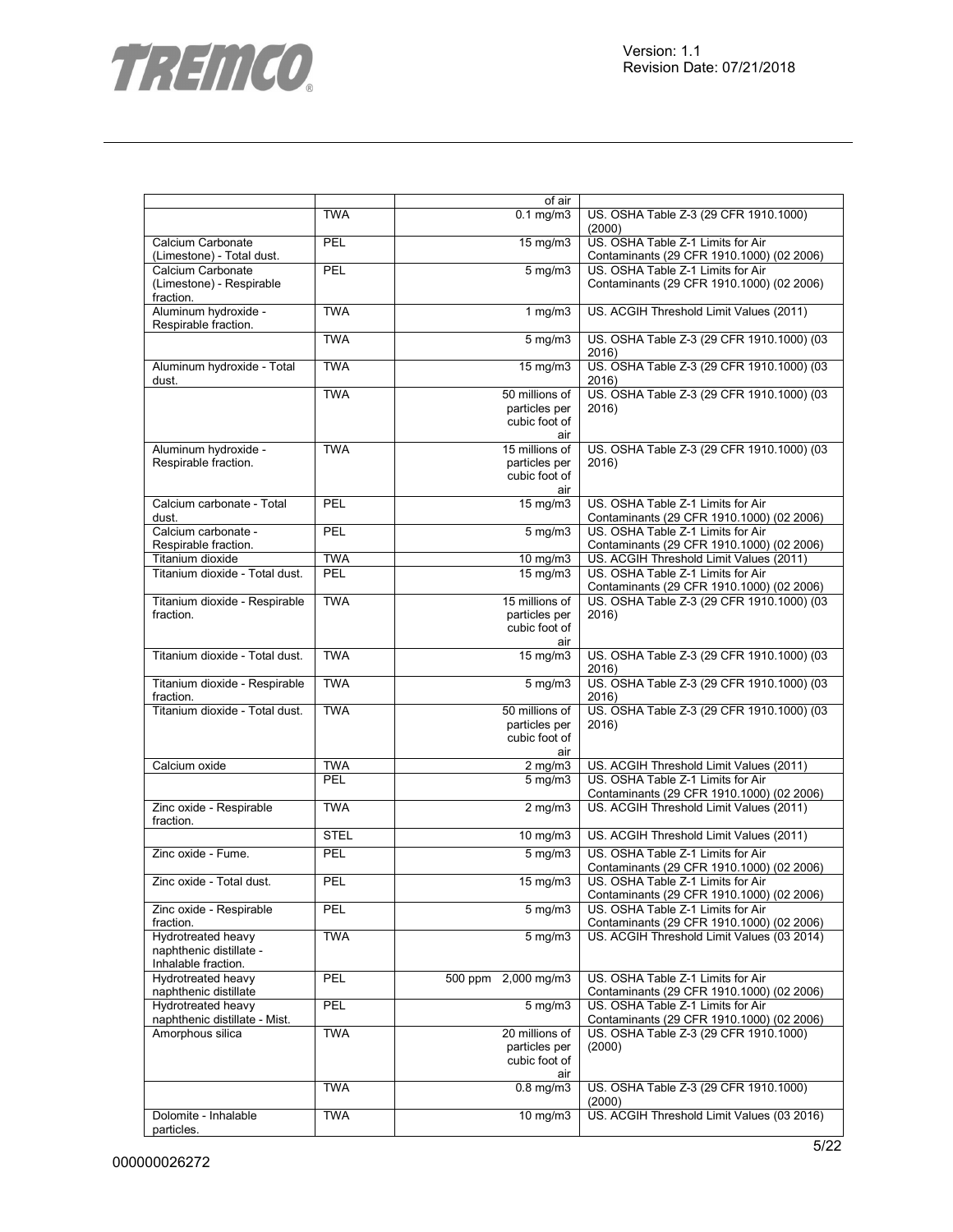

| Dolomite - Respirable<br>particles.                                   | <b>TWA</b> | $3$ mg/m $3$                                             | US. ACGIH Threshold Limit Values (03 2016)                                      |
|-----------------------------------------------------------------------|------------|----------------------------------------------------------|---------------------------------------------------------------------------------|
| Dolomite - Respirable<br>fraction.                                    | <b>TWA</b> | 15 millions of<br>particles per<br>cubic foot of<br>air  | US. OSHA Table Z-3 (29 CFR 1910.1000) (03<br>2016)                              |
| Dolomite - Total dust.                                                | <b>TWA</b> | 50 millions of<br>particles per<br>cubic foot of<br>air  | US. OSHA Table Z-3 (29 CFR 1910.1000) (03<br>2016)                              |
|                                                                       | <b>TWA</b> | 15 mg/m3                                                 | US. OSHA Table Z-3 (29 CFR 1910.1000) (03<br>2016)                              |
| Dolomite - Respirable<br>fraction.                                    | <b>TWA</b> | $5$ mg/m $3$                                             | US. OSHA Table Z-3 (29 CFR 1910.1000) (03<br>2016)                              |
| Magnesite - Total dust.                                               | PEL        | 15 mg/m3                                                 | US. OSHA Table Z-1 Limits for Air<br>Contaminants (29 CFR 1910.1000) (02 2006)  |
| Magnesite - Respirable<br>fraction.                                   | PEL        | $5 \text{ mg/m}$                                         | US. OSHA Table Z-1 Limits for Air<br>Contaminants (29 CFR 1910.1000) (02 2006)  |
| Crystalline Silica (Quartz)/<br>Silica Sand - Respirable<br>fraction. | <b>TWA</b> | $0.025$ mg/m $3$                                         | US. ACGIH Threshold Limit Values (2011)                                         |
| Crystalline Silica (Quartz)/<br>Silica Sand - Respirable dust.        | <b>TWA</b> | $0.05$ mg/m $3$                                          | US. OSHA Specifically Regulated Substances<br>(29 CFR 1910.1001-1053) (03 2016) |
|                                                                       | OSHA AC    | $0.025$ mg/m3                                            | US. OSHA Specifically Regulated Substances<br>(29 CFR 1910.1001-1053) (03 2016) |
| Crystalline Silica (Quartz)/<br>Silica Sand - Respirable dust.        | PEL        | $0.05$ mg/m $3$                                          | US. OSHA Table Z-1 Limits for Air<br>Contaminants (29 CFR 1910.1000) (03 2016)  |
| Crystalline Silica (Quartz)/<br>Silica Sand - Respirable.             | <b>TWA</b> | 2.4 millions<br>of particles<br>per cubic foot<br>of air | US. OSHA Table Z-3 (29 CFR 1910.1000)<br>(2000)                                 |
|                                                                       | <b>TWA</b> | $0.1$ mg/m $3$                                           | US. OSHA Table Z-3 (29 CFR 1910.1000)<br>(2000)                                 |

| <b>Chemical name</b>                           | Type        | <b>Exposure Limit Values</b> | Source                                                                                                                                                                 |
|------------------------------------------------|-------------|------------------------------|------------------------------------------------------------------------------------------------------------------------------------------------------------------------|
| Talc - Respirable.                             | <b>TWA</b>  | $2$ mg/m $3$                 | Canada. British Columbia OELs. (Occupational<br>Exposure Limits for Chemical Substances,<br>Occupational Health and Safety Regulation<br>296/97, as amended) (07 2007) |
| Talc                                           | <b>TWA</b>  | 2 fibers/mL                  | Canada. Ontario OELs. (Control of Exposure to<br>Biological or Chemical Agents) (11 2010)                                                                              |
| Talc - Respirable fraction.                    | <b>TWA</b>  | $2 \text{ mg/m}$             | Canada. Ontario OELs. (Control of Exposure to<br>Biological or Chemical Agents) (06 2015)                                                                              |
| Talc - Respirable dust.                        | <b>TWA</b>  | $3$ mg/m $3$                 | Canada. Quebec OELs. (Ministry of Labor -<br>Regulation Respecting the Quality of the Work<br>Environment) (09 2017)                                                   |
| Calcium Carbonate<br>(Limestone) - Total dust. | <b>STEL</b> | $20 \text{ mg/m}$            | Canada. British Columbia OELs. (Occupational<br>Exposure Limits for Chemical Substances,<br>Occupational Health and Safety Regulation<br>296/97, as amended) (07 2007) |
|                                                | TWA         | $10 \text{ mg/m}$            | Canada. British Columbia OELs. (Occupational<br>Exposure Limits for Chemical Substances,<br>Occupational Health and Safety Regulation<br>296/97, as amended) (07 2007) |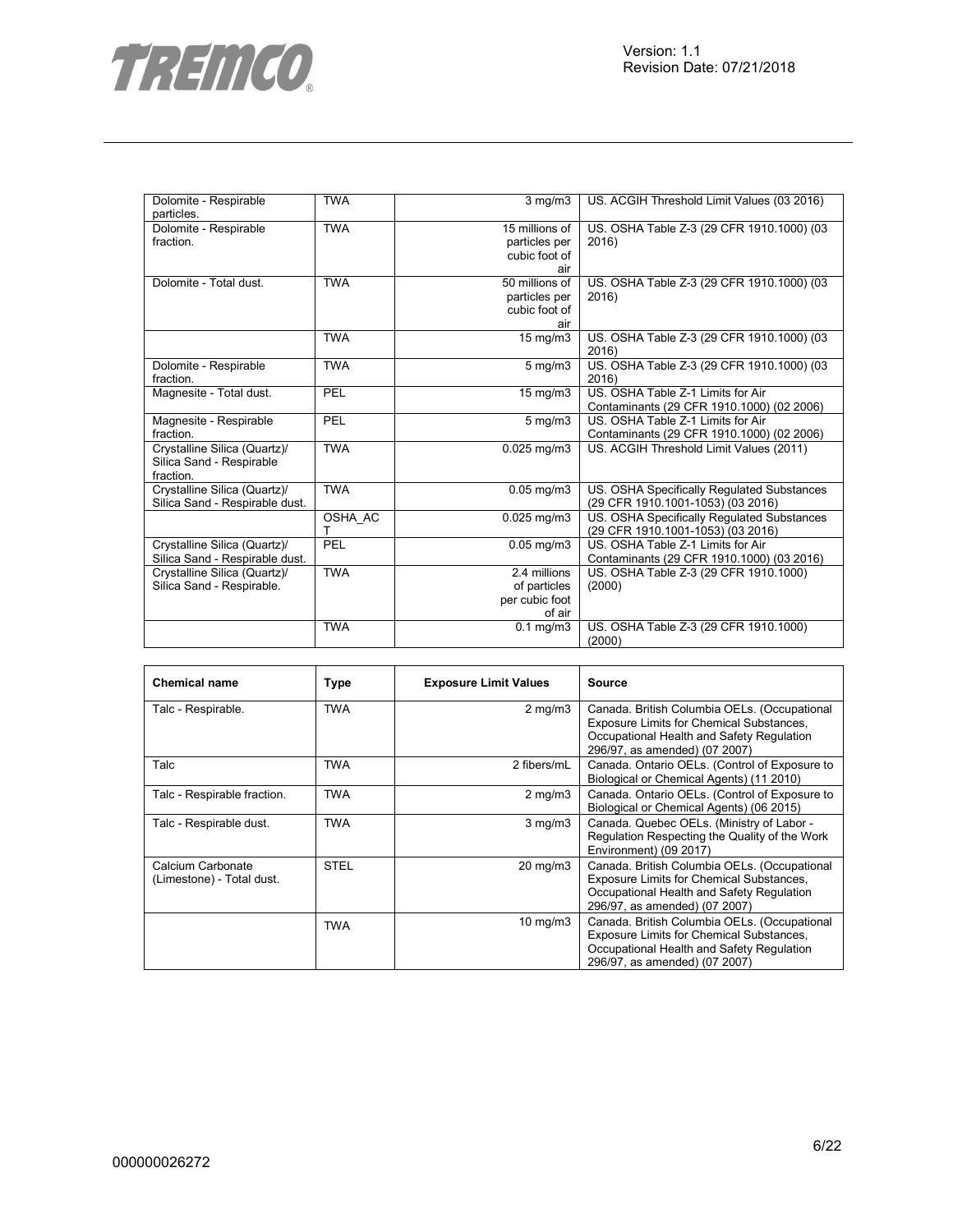

| Calcium Carbonate<br>(Limestone) - Respirable<br>fraction. | <b>TWA</b>  | $3$ mg/m $3$      | Canada. British Columbia OELs. (Occupational<br>Exposure Limits for Chemical Substances,<br>Occupational Health and Safety Regulation<br>296/97, as amended) (07 2007)        |
|------------------------------------------------------------|-------------|-------------------|-------------------------------------------------------------------------------------------------------------------------------------------------------------------------------|
| Calcium Carbonate<br>(Limestone) - Total dust.             | <b>TWA</b>  | $10 \text{ mg/m}$ | Canada. Quebec OELs. (Ministry of Labor -<br>Regulation Respecting the Quality of the Work<br>Environment) (09 2017)                                                          |
| Aluminum hydroxide -<br>Respirable.                        | <b>TWA</b>  | $1$ mg/m $3$      | Canada. British Columbia OELs. (Occupational<br>Exposure Limits for Chemical Substances,<br>Occupational Health and Safety Regulation<br>296/97, as amended) (07 2007)        |
| Aluminum hydroxide -<br>Respirable fraction.               | <b>TWA</b>  | 3 mg/m3           | Canada. British Columbia OELs. (Occupational<br>Exposure Limits for Chemical Substances,<br>Occupational Health and Safety Regulation<br>296/97, as amended) (05 2013)        |
| Aluminum hydroxide - Total<br>dust.                        | <b>TWA</b>  | 10 mg/m3          | Canada. British Columbia OELs. (Occupational<br>Exposure Limits for Chemical Substances,<br>Occupational Health and Safety Regulation<br>296/97, as amended) (05 2013)        |
| Aluminum hydroxide -<br>Respirable fraction.               | <b>TWA</b>  | $1$ mg/m $3$      | Canada. Ontario OELs. (Control of Exposure to<br>Biological or Chemical Agents) (11 2010)                                                                                     |
| Aluminum hydroxide -<br>Inhalable fraction.                | <b>TWA</b>  | $10 \text{ mg/m}$ | Canada. Ontario OELs. (Control of Exposure to<br>Biological or Chemical Agents) (06 2015)                                                                                     |
| Aluminum hydroxide -<br>Respirable fraction.               | <b>TWA</b>  | $3$ mg/m $3$      | Canada. Ontario OELs. (Control of Exposure to<br>Biological or Chemical Agents) (06 2015)                                                                                     |
| Aluminum hydroxide - Total<br>dust.                        | <b>TWA</b>  | 10 mg/m3          | Canada. Quebec OELs. (Ministry of Labor -<br>Regulation Respecting the Quality of the Work<br>Environment) (09 2017)                                                          |
| Calcium carbonate - Total<br>dust.                         | <b>STEL</b> | 20 mg/m3          | Canada. British Columbia OELs. (Occupational<br>Exposure Limits for Chemical Substances,<br>Occupational Health and Safety Regulation<br>296/97, as amended) (07 2007)        |
| Calcium carbonate -<br>Respirable fraction.                | <b>TWA</b>  | $3$ mg/m $3$      | Canada. British Columbia OELs. (Occupational<br>Exposure Limits for Chemical Substances,<br>Occupational Health and Safety Regulation<br>296/97, as amended) (07 2007)        |
| Calcium carbonate - Total<br>dust.                         | <b>TWA</b>  | 10 mg/m3          | Canada. British Columbia OELs. (Occupational<br>Exposure Limits for Chemical Substances,<br>Occupational Health and Safety Regulation<br>296/97, as amended) (07 2007)        |
| Calcium carbonate - Total<br>dust.                         | <b>TWA</b>  | $10 \text{ mg/m}$ | Canada. Quebec OELs. (Ministry of Labor -<br>Regulation Respecting the Quality of the Work<br>Environment) (09 2017)                                                          |
| Titanium dioxide - Total dust.                             | <b>TWA</b>  | 10 mg/m3          | Canada. British Columbia OELs. (Occupational<br><b>Exposure Limits for Chemical Substances,</b><br>Occupational Health and Safety Regulation<br>296/97, as amended) (07 2007) |
| Titanium dioxide - Respirable<br>fraction.                 | <b>TWA</b>  | $3$ mg/m $3$      | Canada. British Columbia OELs. (Occupational<br><b>Exposure Limits for Chemical Substances,</b><br>Occupational Health and Safety Regulation<br>296/97, as amended) (07 2007) |
| Titanium dioxide                                           | <b>TWA</b>  | $10$ mg/m $3$     | Canada. Ontario OELs. (Control of Exposure to<br>Biological or Chemical Agents) (11 2010)                                                                                     |
| Titanium dioxide - Total dust.                             | <b>TWA</b>  | $10$ mg/m $3$     | Canada. Quebec OELs. (Ministry of Labor -<br>Regulation Respecting the Quality of the Work<br>Environment) (09 2017)                                                          |
| Calcium oxide                                              | <b>TWA</b>  | $2$ mg/m $3$      | Canada. British Columbia OELs. (Occupational<br><b>Exposure Limits for Chemical Substances,</b><br>Occupational Health and Safety Regulation<br>296/97, as amended) (07 2007) |
| Calcium oxide                                              | <b>TWA</b>  | $2$ mg/m $3$      | Canada. Ontario OELs. (Control of Exposure to<br>Biological or Chemical Agents) (11 2010)                                                                                     |
| Calcium oxide                                              | <b>TWA</b>  | $2$ mg/m $3$      | Canada. Quebec OELs. (Ministry of Labor -<br>Regulation Respecting the Quality of the Work<br>Environment) (09 2017)                                                          |
| Zinc oxide - Respirable.                                   | <b>TWA</b>  | $2$ mg/m $3$      | Canada. British Columbia OELs. (Occupational                                                                                                                                  |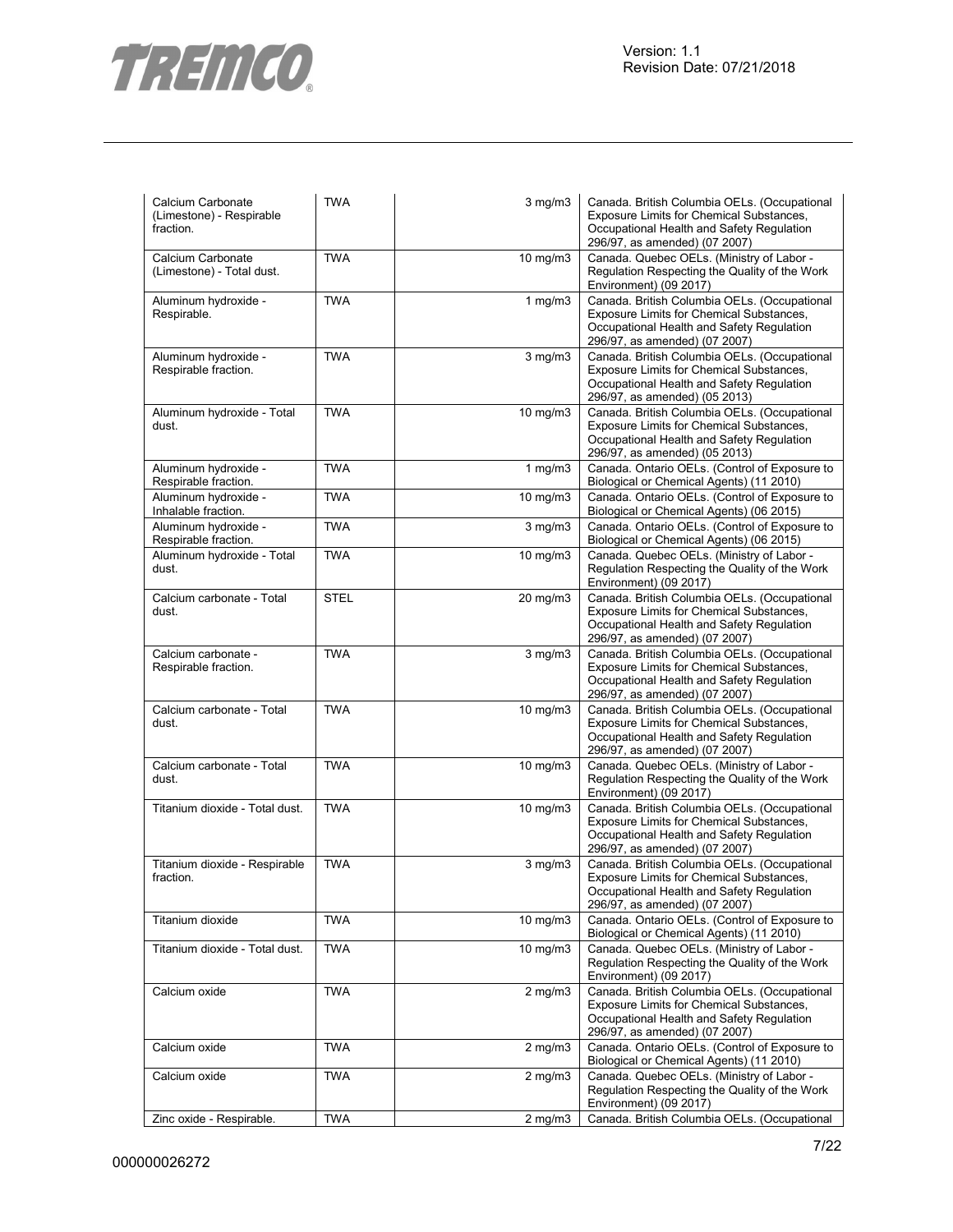

|                                                                      |             |                | Exposure Limits for Chemical Substances,<br>Occupational Health and Safety Regulation<br>296/97, as amended) (07 2007)                                                 |
|----------------------------------------------------------------------|-------------|----------------|------------------------------------------------------------------------------------------------------------------------------------------------------------------------|
|                                                                      | <b>STEL</b> | 10 mg/m3       | Canada. British Columbia OELs. (Occupational<br>Exposure Limits for Chemical Substances,<br>Occupational Health and Safety Regulation<br>296/97, as amended) (07 2007) |
| Zinc oxide - Respirable<br>fraction.                                 | <b>TWA</b>  | $2$ mg/m $3$   | Canada. Ontario OELs. (Control of Exposure to<br>Biological or Chemical Agents) (11 2010)                                                                              |
|                                                                      | <b>STEL</b> | 10 mg/m3       | Canada. Ontario OELs. (Control of Exposure to<br>Biological or Chemical Agents) (11 2010)                                                                              |
| Zinc oxide - Fume.                                                   | <b>TWA</b>  | $5$ mg/m $3$   | Canada. Quebec OELs. (Ministry of Labor -<br>Regulation Respecting the Quality of the Work<br>Environment) (09 2017)                                                   |
|                                                                      | <b>STEL</b> | 10 mg/m3       | Canada. Quebec OELs. (Ministry of Labor -<br>Regulation Respecting the Quality of the Work<br>Environment) (09 2017)                                                   |
| Zinc oxide - Total dust.                                             | <b>TWA</b>  | 10 mg/m3       | Canada. Quebec OELs. (Ministry of Labor -<br>Regulation Respecting the Quality of the Work<br>Environment) (09 2017)                                                   |
| Hydrotreated heavy<br>naphthenic distillate - Mist.                  | <b>TWA</b>  | $0.2$ mg/m $3$ | Canada. British Columbia OELs. (Occupational<br>Exposure Limits for Chemical Substances,<br>Occupational Health and Safety Regulation<br>296/97, as amended) (05 2013) |
|                                                                      | <b>TWA</b>  | 1 $mg/m3$      | Canada. British Columbia OELs. (Occupational<br>Exposure Limits for Chemical Substances,<br>Occupational Health and Safety Regulation<br>296/97, as amended) (05 2013) |
| Hydrotreated heavy<br>naphthenic distillate -<br>Inhalable fraction. | <b>TWA</b>  | $5$ mg/m $3$   | Canada. Ontario OELs. (Control of Exposure to<br>Biological or Chemical Agents) (06 2015)                                                                              |
|                                                                      | <b>TWA</b>  | $5$ mg/m $3$   | Canada. Ontario OELs. (Control of Exposure to<br>Biological or Chemical Agents) (06 2015)                                                                              |
| Hydrotreated heavy<br>naphthenic distillate - Mist.                  | <b>STEL</b> | 10 mg/m3       | Canada. Quebec OELs. (Ministry of Labor -<br>Regulation Respecting the Quality of the Work<br>Environment) (09 2017)                                                   |
|                                                                      | <b>TWA</b>  | $5$ mg/m $3$   | Canada. Quebec OELs. (Ministry of Labor -<br>Regulation Respecting the Quality of the Work<br>Environment) (09 2017)                                                   |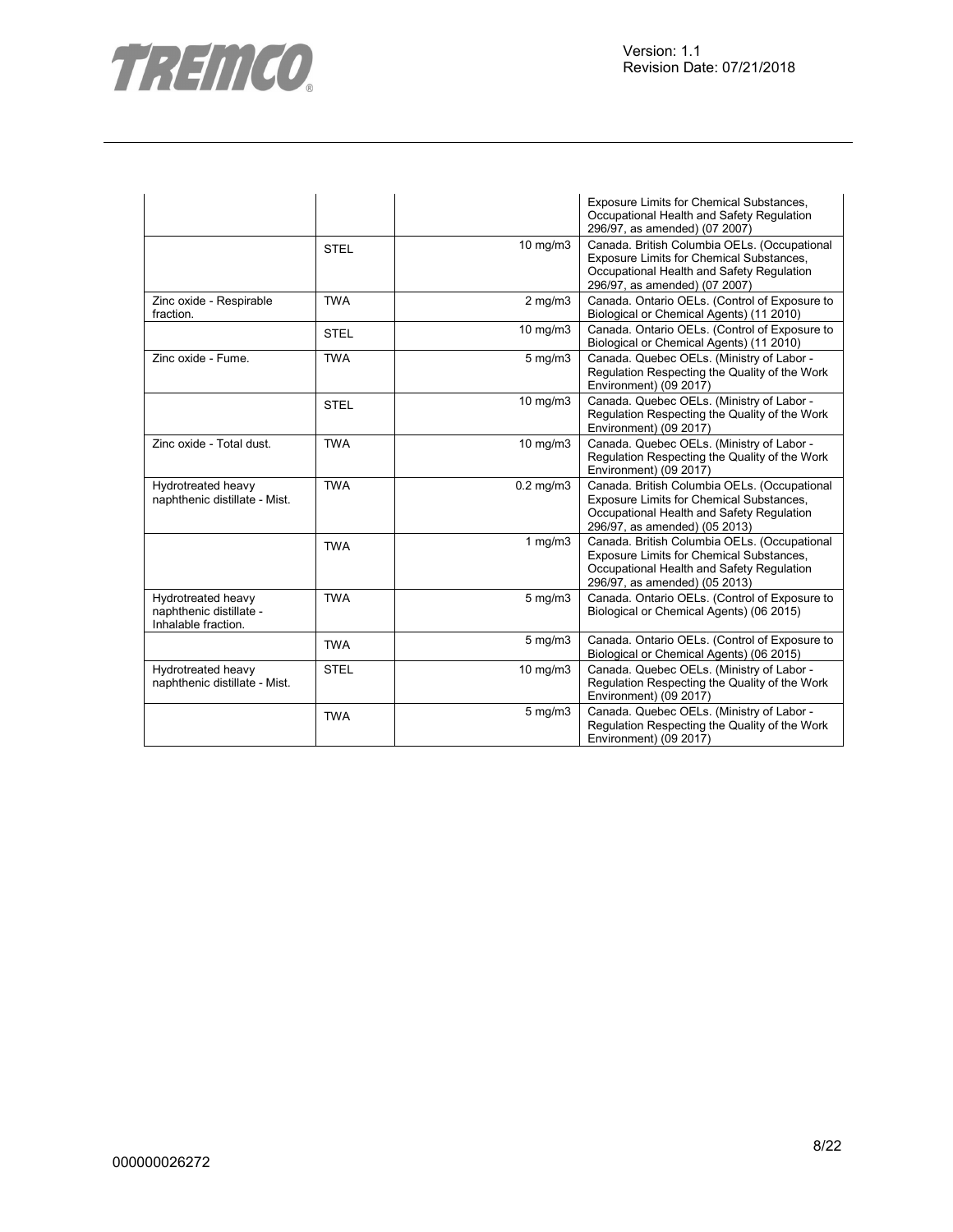

| Amorphous silica - Total                                              | <b>TWA</b> | $4$ mg/m $3$       | Canada. British Columbia OELs. (Occupational<br>Exposure Limits for Chemical Substances,<br>Occupational Health and Safety Regulation<br>296/97, as amended) (07 2007)        |
|-----------------------------------------------------------------------|------------|--------------------|-------------------------------------------------------------------------------------------------------------------------------------------------------------------------------|
| Amorphous silica -<br>Respirable.                                     | <b>TWA</b> | $1.5 \text{ mg/m}$ | Canada. British Columbia OELs. (Occupational<br>Exposure Limits for Chemical Substances,<br>Occupational Health and Safety Regulation<br>296/97, as amended) (07 2007)        |
| Amorphous silica -<br>Respirable dust.                                | <b>TWA</b> | $6$ mg/m $3$       | Canada. Quebec OELs. (Ministry of Labor -<br>Regulation Respecting the Quality of the Work<br>Environment) (09 2017)                                                          |
| Dolomite - Respirable<br>fraction.                                    | <b>TWA</b> | $3$ mg/m $3$       | Canada. British Columbia OELs. (Occupational<br>Exposure Limits for Chemical Substances,<br>Occupational Health and Safety Regulation<br>296/97, as amended) (05 2013)        |
| Dolomite - Total dust.                                                | <b>TWA</b> | 10 mg/m3           | Canada. British Columbia OELs. (Occupational<br>Exposure Limits for Chemical Substances,<br>Occupational Health and Safety Regulation<br>296/97, as amended) (05 2013)        |
| Dolomite - Respirable<br>fraction.                                    | <b>TWA</b> | $3$ mg/m $3$       | Canada. Ontario OELs. (Control of Exposure to<br>Biological or Chemical Agents) (06 2015)                                                                                     |
| Dolomite - Inhalable fraction.                                        | <b>TWA</b> | $10 \text{ mg/m}$  | Canada. Ontario OELs. (Control of Exposure to<br>Biological or Chemical Agents) (06 2015)                                                                                     |
| Dolomite - Total dust.                                                | <b>TWA</b> | 10 mg/m3           | Canada. Quebec OELs. (Ministry of Labor -<br>Regulation Respecting the Quality of the Work<br>Environment) (09 2017)                                                          |
| Magnesite - Total dust.                                               | <b>TWA</b> | 10 mg/m3           | Canada. Quebec OELs. (Ministry of Labor -<br>Regulation Respecting the Quality of the Work<br>Environment) (09 2017)                                                          |
| Crystalline Silica (Quartz)/<br>Silica Sand - Respirable<br>fraction. | <b>TWA</b> | $0.025$ mg/m $3$   | Canada. British Columbia OELs. (Occupational<br>Exposure Limits for Chemical Substances,<br>Occupational Health and Safety Regulation<br>296/97, as amended) (07 2007)        |
| Crystalline Silica (Quartz)/<br>Silica Sand - Respirable<br>fraction. | <b>TWA</b> | $0.10$ mg/m $3$    | Canada. Ontario OELs. (Control of Exposure to<br>Biological or Chemical Agents) (06 2015)                                                                                     |
| Crystalline Silica (Quartz)/<br>Silica Sand - Respirable dust.        | <b>TWA</b> | $0.1$ mg/m $3$     | Canada. Quebec OELs. (Ministry of Labor -<br>Regulation Respecting the Quality of the Work<br>Environment) (09 2017)                                                          |
| Aluminum oxide - Respirable.                                          | <b>TWA</b> | 1 $mg/m3$          | Canada. British Columbia OELs. (Occupational<br>Exposure Limits for Chemical Substances,<br>Occupational Health and Safety Regulation<br>296/97, as amended) (07 2007)        |
| Aluminum oxide - Total dust.                                          | <b>TWA</b> | 10 mg/m3           | Canada. British Columbia OELs. (Occupational<br>Exposure Limits for Chemical Substances,<br>Occupational Health and Safety Regulation<br>296/97, as amended) (05 2013)        |
| Aluminum oxide - Respirable<br>fraction.                              | <b>TWA</b> | $3$ mg/m $3$       | Canada. British Columbia OELs. (Occupational<br><b>Exposure Limits for Chemical Substances.</b><br>Occupational Health and Safety Regulation<br>296/97, as amended) (05 2013) |
| Aluminum oxide - Respirable<br>fraction.                              | <b>TWA</b> | $1$ mg/m $3$       | Canada. Ontario OELs. (Control of Exposure to<br>Biological or Chemical Agents) (11 2010)                                                                                     |
| Aluminum oxide - Inhalable<br>fraction.                               | <b>TWA</b> | 10 mg/m $3$        | Canada. Ontario OELs. (Control of Exposure to<br>Biological or Chemical Agents) (06 2015)                                                                                     |
| Aluminum oxide - Respirable<br>fraction.                              | <b>TWA</b> | $3$ mg/m $3$       | Canada. Ontario OELs. (Control of Exposure to<br>Biological or Chemical Agents) (06 2015)                                                                                     |
| Aluminum oxide - Total dust.<br>- as Al                               | <b>TWA</b> | 10 mg/m3           | Canada. Quebec OELs. (Ministry of Labor -<br>Regulation Respecting the Quality of the Work<br>Environment) (09 2017)                                                          |
| Stearic acid                                                          | <b>TWA</b> | 10 mg/m3           | Canada. British Columbia OELs. (Occupational<br>Exposure Limits for Chemical Substances,<br>Occupational Health and Safety Regulation<br>296/97, as amended) (07 2007)        |
| Stearic acid                                                          | <b>TWA</b> | 10 mg/m3           | Canada. Ontario OELs. (Control of Exposure to<br>Biological or Chemical Agents) (11 2010)                                                                                     |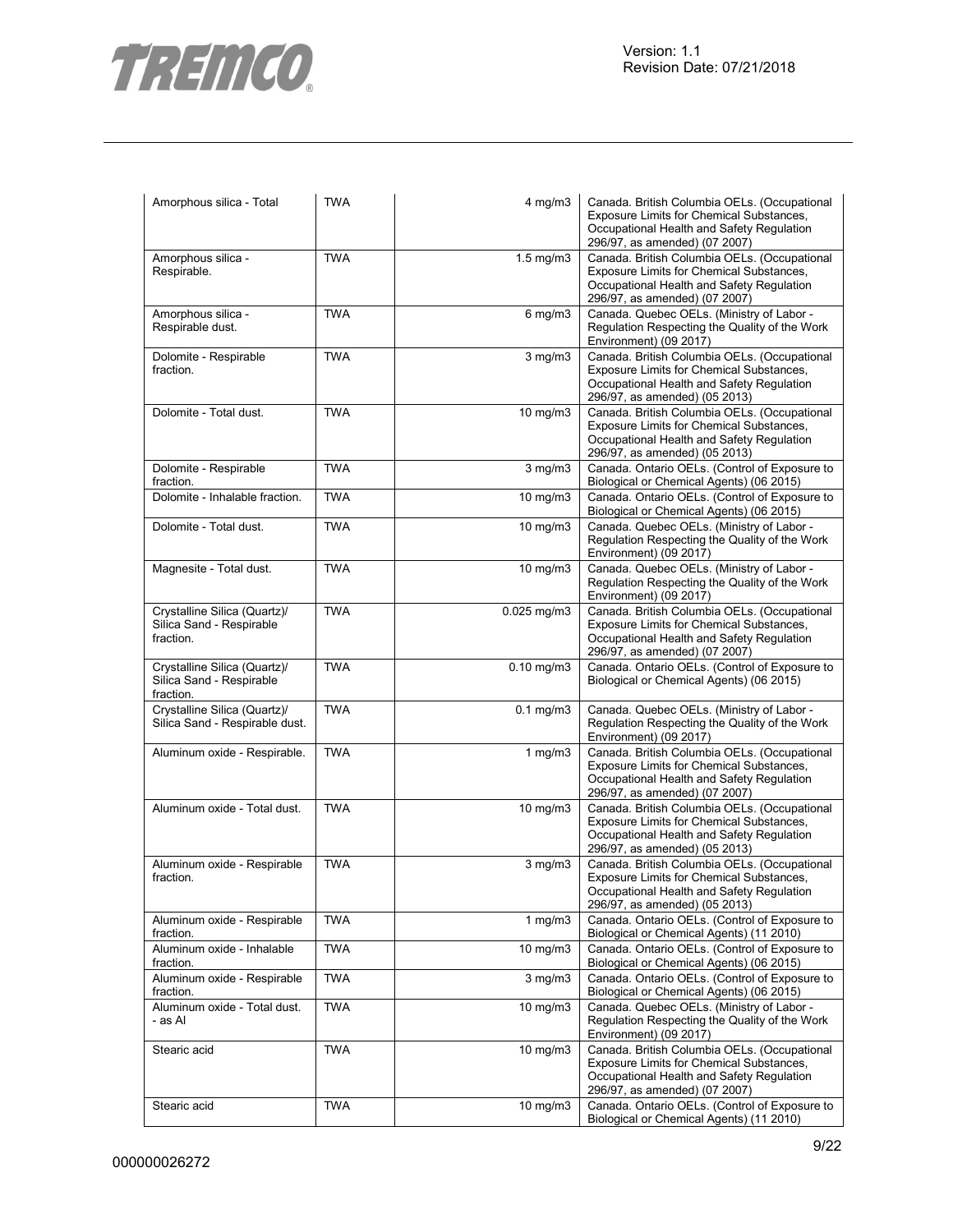



| Dibutyl tin dilaurate - as Sn         | <b>STEL</b> | $0.2$ mg/m $3$   | Canada. British Columbia OELs. (Occupational<br>Exposure Limits for Chemical Substances,<br>Occupational Health and Safety Regulation<br>296/97, as amended) (07 2007)        |
|---------------------------------------|-------------|------------------|-------------------------------------------------------------------------------------------------------------------------------------------------------------------------------|
|                                       | <b>TWA</b>  | $0.1$ mg/m $3$   | Canada. British Columbia OELs. (Occupational<br><b>Exposure Limits for Chemical Substances,</b><br>Occupational Health and Safety Regulation<br>296/97, as amended) (07 2007) |
| Dibutyl tin dilaurate - as Sn         | <b>TWA</b>  | $0.1$ mg/m $3$   | Canada. Ontario OELs. (Control of Exposure to<br>Biological or Chemical Agents) (11 2010)                                                                                     |
| Dibutyl tin dilaurate - as Sn         | <b>STEL</b> | $0.2$ mg/m $3$   | Canada. Quebec OELs. (Ministry of Labor -<br>Regulation Respecting the Quality of the Work<br>Environment) (09 2017)                                                          |
|                                       | <b>TWA</b>  | $0.1$ mg/m $3$   | Canada. Quebec OELs. (Ministry of Labor -<br>Regulation Respecting the Quality of the Work<br>Environment) (09 2017)                                                          |
| Zirconium 2-ethylhexanoate -<br>as Zr | <b>STEL</b> | 10 mg/m3         | Canada. British Columbia OELs. (Occupational<br><b>Exposure Limits for Chemical Substances,</b><br>Occupational Health and Safety Regulation<br>296/97, as amended) (07 2007) |
|                                       | <b>TWA</b>  | $5 \text{ mg/m}$ | Canada. British Columbia OELs. (Occupational<br><b>Exposure Limits for Chemical Substances,</b><br>Occupational Health and Safety Regulation<br>296/97, as amended) (07 2007) |
| Zirconium 2-ethylhexanoate -<br>as Zr | <b>TWA</b>  | $5$ mg/m $3$     | Canada. Ontario OELs. (Control of Exposure to<br>Biological or Chemical Agents) (11 2010)                                                                                     |
|                                       | <b>STEL</b> | 10 mg/m3         | Canada. Ontario OELs. (Control of Exposure to<br>Biological or Chemical Agents) (11 2010)                                                                                     |
| Zirconium 2-ethylhexanoate -<br>as Zr | <b>TWA</b>  | $5$ mg/m $3$     | Canada. Quebec OELs. (Ministry of Labor -<br>Regulation Respecting the Quality of the Work<br>Environment) (09 2017)                                                          |
|                                       | <b>STEL</b> | 10 mg/m3         | Canada. Quebec OELs. (Ministry of Labor -<br>Regulation Respecting the Quality of the Work<br>Environment) (09 2017)                                                          |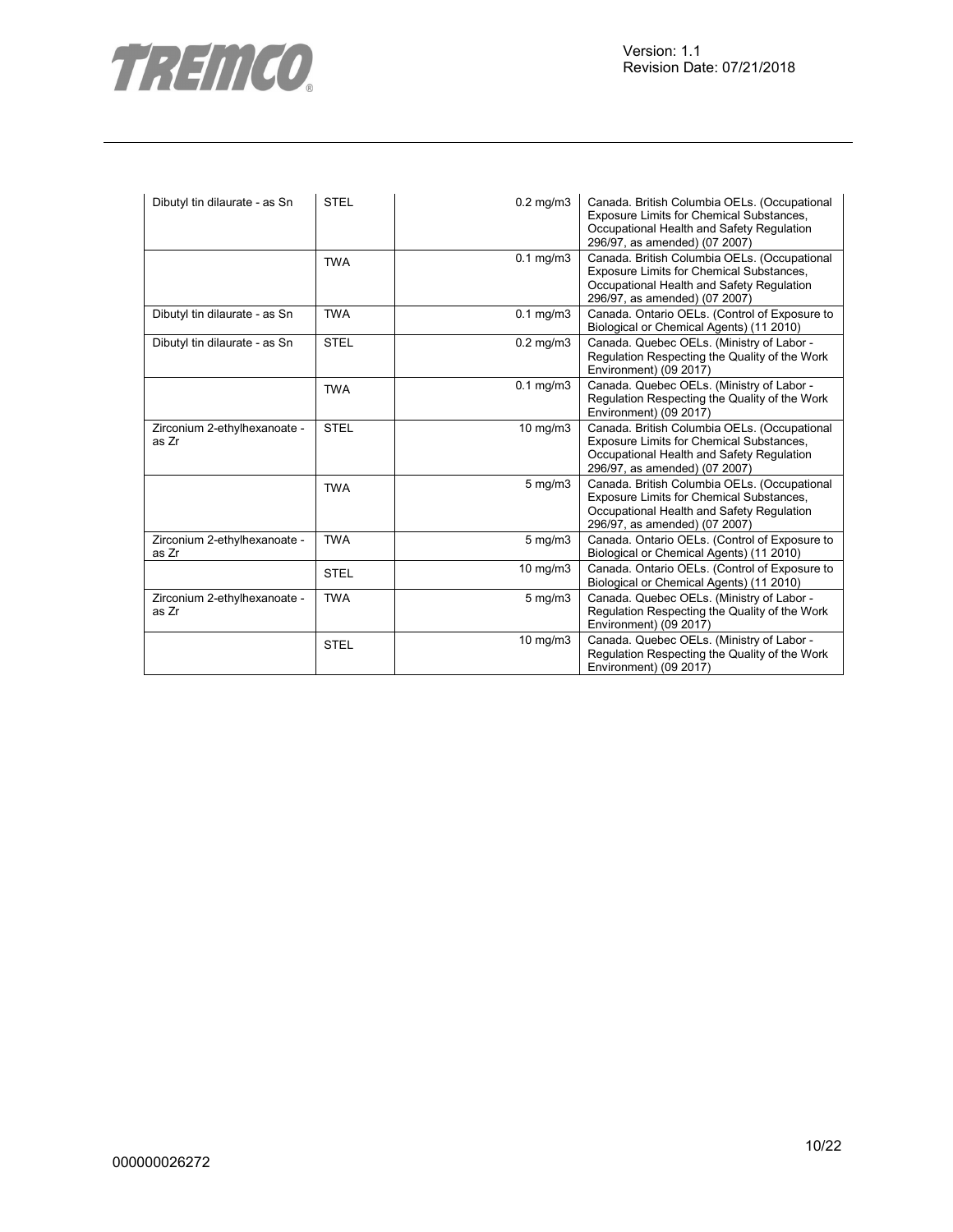

| Iron oxide - Total dust.               | <b>TWA</b>  |           | $10 \text{ mg/m}$    | Canada. British Columbia OELs. (Occupational<br>Exposure Limits for Chemical Substances,<br>Occupational Health and Safety Regulation<br>296/97, as amended) (07 2007)        |
|----------------------------------------|-------------|-----------|----------------------|-------------------------------------------------------------------------------------------------------------------------------------------------------------------------------|
| Iron oxide - Dust. - as Fe             | <b>TWA</b>  |           | $5 \text{ mg/m}$     | Canada. British Columbia OELs. (Occupational<br>Exposure Limits for Chemical Substances,<br>Occupational Health and Safety Regulation<br>296/97, as amended) (07 2007)        |
| Iron oxide - Fume. - as Fe             | <b>STEL</b> |           | $10 \text{ mg/m}$    | Canada. British Columbia OELs. (Occupational<br>Exposure Limits for Chemical Substances,<br>Occupational Health and Safety Regulation<br>296/97, as amended) (07 2007)        |
| Iron oxide - Respirable<br>fraction.   | <b>TWA</b>  |           | $3$ mg/m $3$         | Canada. British Columbia OELs. (Occupational<br>Exposure Limits for Chemical Substances,<br>Occupational Health and Safety Regulation<br>296/97, as amended) (07 2007)        |
| Iron oxide - Fume. - as Fe             | <b>TWA</b>  |           | $5 \text{ mg/m}$ 3   | Canada. British Columbia OELs. (Occupational<br>Exposure Limits for Chemical Substances,<br>Occupational Health and Safety Regulation<br>296/97, as amended) (07 2007)        |
| Iron oxide - Respirable<br>fraction.   | <b>TWA</b>  |           | $5 \text{ mg/m}$     | Canada. Ontario OELs. (Control of Exposure to<br>Biological or Chemical Agents) (11 2010)                                                                                     |
| Iron oxide - Total dust.               | <b>TWA</b>  |           | $10$ mg/m $3$        | Canada. Quebec OELs. (Ministry of Labor -<br>Regulation Respecting the Quality of the Work<br>Environment) (09 2017)                                                          |
| Iron oxide - Dust and fume. -<br>as Fe | <b>TWA</b>  |           | $5 \text{ mg/m}$ 3   | Canada. Quebec OELs. (Ministry of Labor -<br>Regulation Respecting the Quality of the Work<br>Environment) (09 2017)                                                          |
| Dipropylene glycol methyl<br>ether     | <b>TWA</b>  | 100 ppm   |                      | Canada. British Columbia OELs. (Occupational<br>Exposure Limits for Chemical Substances,<br>Occupational Health and Safety Regulation<br>296/97, as amended) (07 2007)        |
|                                        | <b>STEL</b> | 150 ppm   |                      | Canada. British Columbia OELs. (Occupational<br>Exposure Limits for Chemical Substances,<br>Occupational Health and Safety Regulation<br>296/97, as amended) (07 2007)        |
| Dipropylene glycol methyl<br>ether     | <b>TWA</b>  | $100$ ppm |                      | Canada. Ontario OELs. (Control of Exposure to<br>Biological or Chemical Agents) (11 2010)                                                                                     |
|                                        | <b>STEL</b> | 150 ppm   |                      | Canada. Ontario OELs. (Control of Exposure to<br>Biological or Chemical Agents) (11 2010)                                                                                     |
| Dipropylene glycol methyl<br>ether     | <b>STEL</b> | $150$ ppm | 909 mg/m3            | Canada. Quebec OELs. (Ministry of Labor -<br>Regulation Respecting the Quality of the Work<br>Environment) (09 2017)                                                          |
|                                        | <b>TWA</b>  | $100$ ppm | 606 mg/m3            | Canada. Quebec OELs. (Ministry of Labor -<br>Regulation Respecting the Quality of the Work<br>Environment) (09 2017)                                                          |
| - Total                                | <b>TWA</b>  |           | $4$ mg/m $3$         | Canada. British Columbia OELs. (Occupational<br><b>Exposure Limits for Chemical Substances,</b><br>Occupational Health and Safety Regulation<br>296/97, as amended) (07 2007) |
| - Respirable.                          | <b>TWA</b>  |           | $1.5 \text{ mg/m}$ 3 | Canada. British Columbia OELs. (Occupational<br>Exposure Limits for Chemical Substances,<br>Occupational Health and Safety Regulation<br>296/97, as amended) (07 2007)        |
| - Respirable dust.                     | <b>TWA</b>  |           | $6$ mg/m $3$         | Canada. Quebec OELs. (Ministry of Labor -<br>Regulation Respecting the Quality of the Work<br>Environment) (09 2017)                                                          |
| Phosphoric acid                        | <b>TWA</b>  |           | 1 mg/m3              | Canada. British Columbia OELs. (Occupational<br>Exposure Limits for Chemical Substances,<br>Occupational Health and Safety Regulation<br>296/97, as amended) (07 2007)        |
|                                        | <b>STEL</b> |           | $3$ mg/m $3$         | Canada. British Columbia OELs. (Occupational<br>Exposure Limits for Chemical Substances,<br>Occupational Health and Safety Regulation<br>296/97, as amended) (07 2007)        |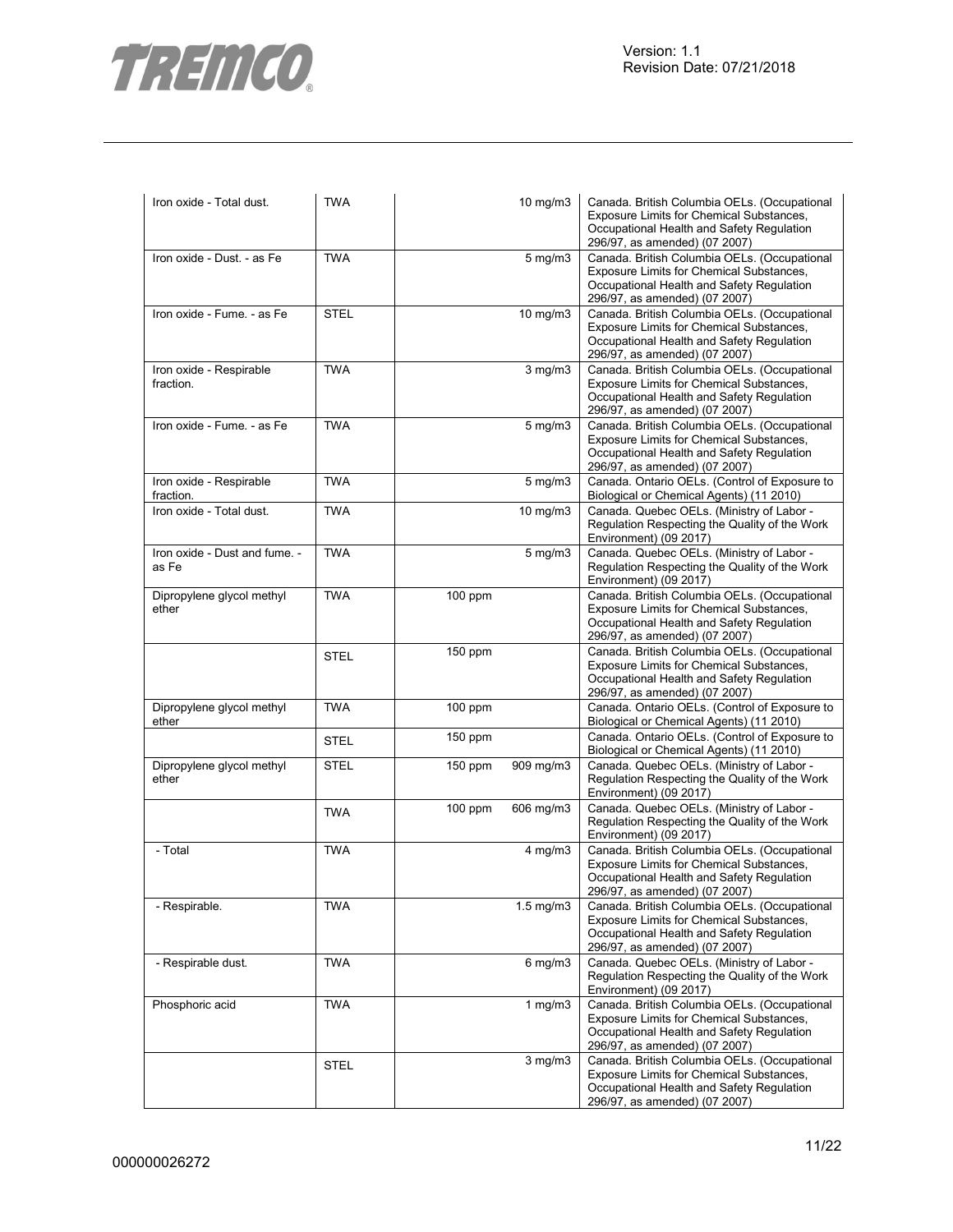

| Phosphoric acid | <b>TWA</b>  |        | 1 $mg/m3$         | Canada. Ontario OELs. (Control of Exposure to<br>Biological or Chemical Agents) (11 2010)                                                                              |
|-----------------|-------------|--------|-------------------|------------------------------------------------------------------------------------------------------------------------------------------------------------------------|
|                 | <b>STEL</b> |        | $3$ mg/m $3$      | Canada. Ontario OELs. (Control of Exposure to<br>Biological or Chemical Agents) (11 2010)                                                                              |
| Phosphoric acid | <b>STEL</b> |        | $3$ mg/m $3$      | Canada. Quebec OELs. (Ministry of Labor -<br>Regulation Respecting the Quality of the Work<br>Environment) (09 2017)                                                   |
|                 | TWA         |        | 1 mg/m $3$        | Canada. Quebec OELs. (Ministry of Labor -<br>Regulation Respecting the Quality of the Work<br>Environment) (09 2017)                                                   |
| Propionic acid  | TWA         | 10 ppm |                   | Canada. British Columbia OELs. (Occupational<br>Exposure Limits for Chemical Substances,<br>Occupational Health and Safety Regulation<br>296/97, as amended) (07 2007) |
| Propionic acid  | <b>TWA</b>  | 10 ppm |                   | Canada. Ontario OELs. (Control of Exposure to<br>Biological or Chemical Agents) (11 2010)                                                                              |
| Propionic acid  | TWA         | 10 ppm | $30 \text{ mg/m}$ | Canada. Quebec OELs. (Ministry of Labor -<br>Regulation Respecting the Quality of the Work<br>Environment) (09 2017)                                                   |

#### **Appropriate Engineering Controls**

Observe good industrial hygiene practices. Observe occupational exposure limits and minimize the risk of inhalation of vapors and mist. Mechanical ventilation or local exhaust ventilation may be required.

## **Individual protection measures, such as personal protective equipment**

| <b>General information:</b>                       | Provide easy access to water supply and eye wash facilities. Good general<br>ventilation (typically 10 air changes per hour) should be used. Ventilation<br>rates should be matched to conditions. If applicable, use process<br>enclosures, local exhaust ventilation, or other engineering controls to<br>maintain airborne levels below recommended exposure limits. If exposure<br>limits have not been established, maintain airborne levels to an acceptable<br>level. |
|---------------------------------------------------|------------------------------------------------------------------------------------------------------------------------------------------------------------------------------------------------------------------------------------------------------------------------------------------------------------------------------------------------------------------------------------------------------------------------------------------------------------------------------|
| <b>Eye/face protection:</b>                       | Wear safety glasses with side shields (or goggles).                                                                                                                                                                                                                                                                                                                                                                                                                          |
| <b>Skin Protection</b><br><b>Hand Protection:</b> | Use suitable protective gloves if risk of skin contact.                                                                                                                                                                                                                                                                                                                                                                                                                      |
| Other:                                            | Wear suitable protective clothing. Wear chemical-resistant gloves,<br>footwear, and protective clothing appropriate for the risk of exposure.<br>Contact health and safety professional or manufacturer for specific<br>information.                                                                                                                                                                                                                                         |
| <b>Respiratory Protection:</b>                    | In case of inadequate ventilation use suitable respirator. Seek advice from<br>local supervisor.                                                                                                                                                                                                                                                                                                                                                                             |
| Hygiene measures:                                 | Observe good industrial hygiene practices. Wash hands before breaks and<br>immediately after handling the product. Avoid contact with eyes. Wash<br>contaminated clothing before reuse. Avoid contact with skin.                                                                                                                                                                                                                                                             |

# **9. Physical and chemical properties**

# **Appearance**

| <b>Physical state:</b> | liquid |
|------------------------|--------|
| Form:                  | liquid |
| Color:                 | Yellow |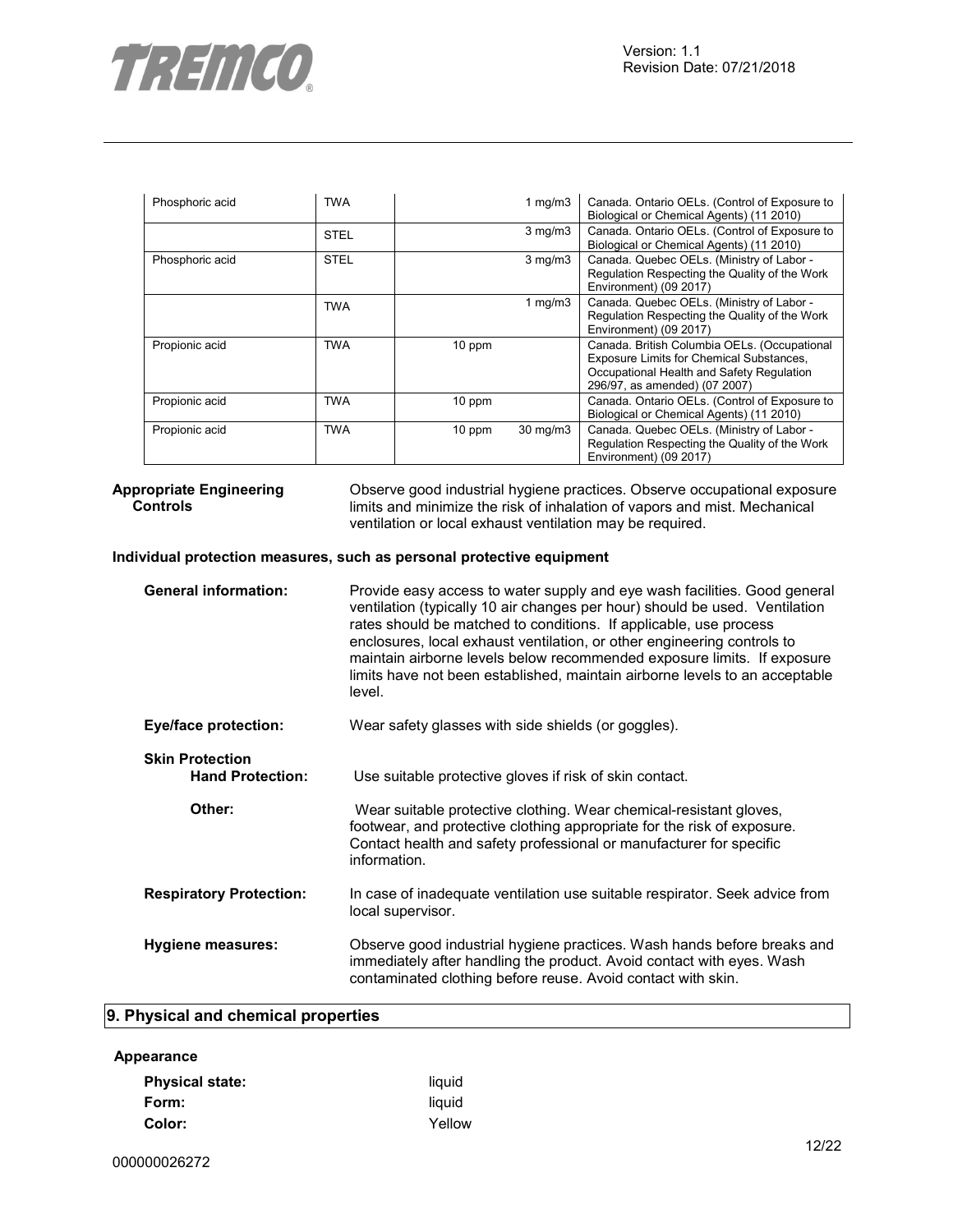

| Odor:                                                 | Mild                                                                                           |
|-------------------------------------------------------|------------------------------------------------------------------------------------------------|
| <b>Odor threshold:</b>                                | No data available.                                                                             |
| pH:                                                   | No data available.                                                                             |
| <b>Melting point/freezing point:</b>                  | No data available.                                                                             |
| Initial boiling point and boiling range:              | 100 °C 212 °F                                                                                  |
| <b>Flash Point:</b>                                   | 200 °C 392 °F                                                                                  |
| <b>Evaporation rate:</b>                              | Slower than Ether                                                                              |
| Flammability (solid, gas):                            | No.                                                                                            |
| Upper/lower limit on flammability or explosive limits |                                                                                                |
| Flammability limit - upper (%):                       | No data available.                                                                             |
| Flammability limit - lower (%):                       | No data available.                                                                             |
| Explosive limit - upper (%):                          | No data available.                                                                             |
| Explosive limit - lower (%):                          | No data available.                                                                             |
| Vapor pressure:                                       | No data available.                                                                             |
| Vapor density:                                        | Vapors are heavier than air and may travel along the floor and<br>in the bottom of containers. |
| <b>Relative density:</b>                              | 1.462                                                                                          |
| Solubility(ies)                                       |                                                                                                |
| Solubility in water:                                  | Soluble                                                                                        |
| Solubility (other):                                   | No data available.                                                                             |
| Partition coefficient (n-octanol/water):              | No data available.                                                                             |
| Auto-ignition temperature:                            | No data available.                                                                             |
| Decomposition temperature:                            | No data available.                                                                             |
| <b>Viscosity:</b>                                     | No data available.                                                                             |

# **10. Stability and reactivity**

| <b>Reactivity:</b>                            | No data available.                                                                                 |
|-----------------------------------------------|----------------------------------------------------------------------------------------------------|
| <b>Chemical Stability:</b>                    | Material is stable under normal conditions.                                                        |
| <b>Possibility of hazardous</b><br>reactions: | No data available.                                                                                 |
| Conditions to avoid:                          | Avoid heat or contamination.                                                                       |
| Incompatible Materials:                       | Strong acids. Strong bases.                                                                        |
| <b>Hazardous Decomposition</b><br>Products:   | Thermal decomposition or combustion may liberate carbon oxides and<br>other toxic gases or vapors. |

# **11. Toxicological information**

| Information on likely routes of exposure |                                                                                                  |            |
|------------------------------------------|--------------------------------------------------------------------------------------------------|------------|
| Inhalation:                              | In high concentrations, vapors, fumes or mists may irritate nose, throat and<br>mucus membranes. |            |
| <b>Skin Contact:</b>                     | May be harmful in contact with skin. Causes skin irritation.                                     | $\sqrt{2}$ |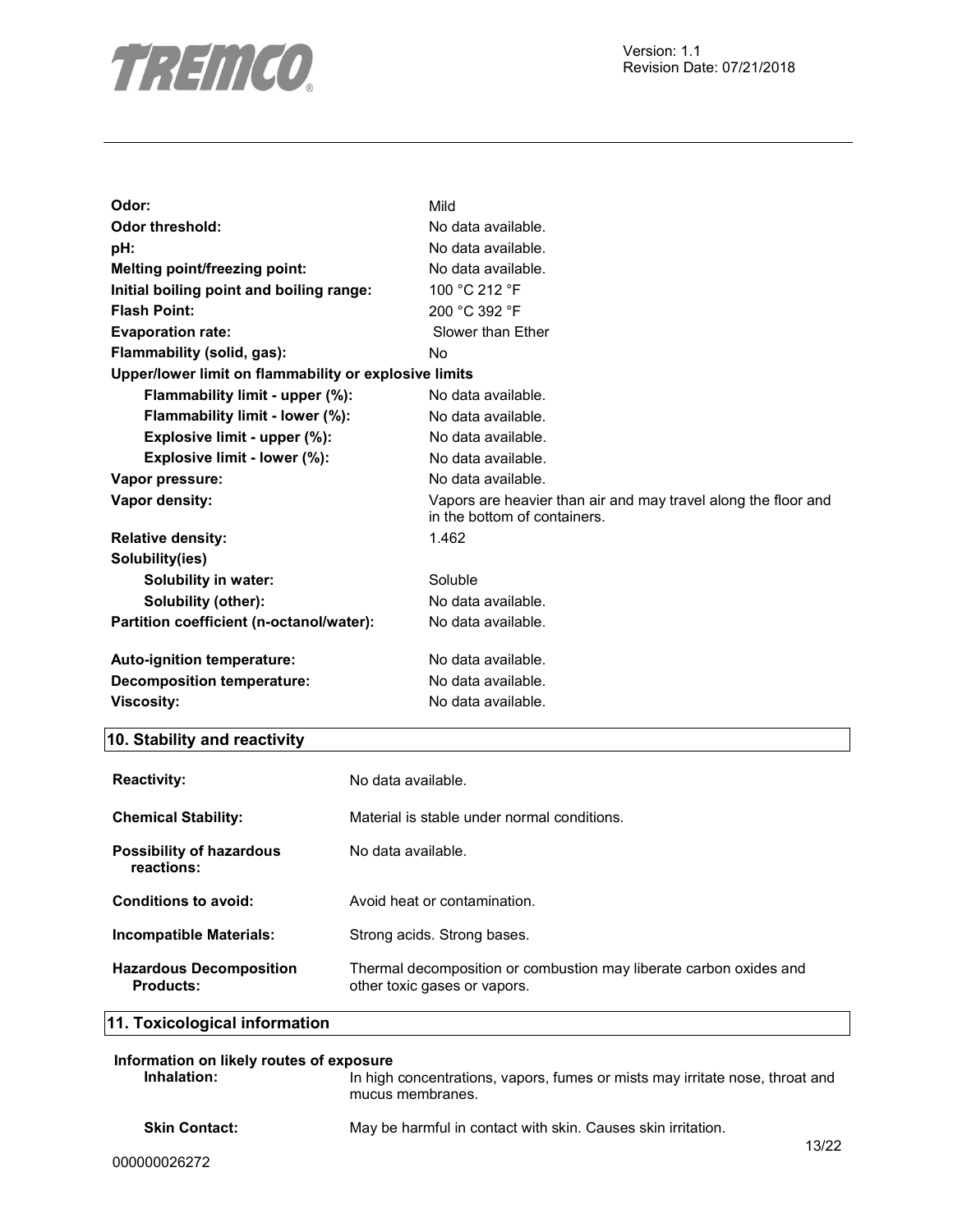

| Eye contact:                                          | Causes serious eye irritation.                                               |
|-------------------------------------------------------|------------------------------------------------------------------------------|
| Ingestion:                                            | May be harmful if swallowed.                                                 |
|                                                       | Symptoms related to the physical, chemical and toxicological characteristics |
| Inhalation:                                           | No data available.                                                           |
| <b>Skin Contact:</b>                                  | No data available.                                                           |
| Eye contact:                                          | No data available.                                                           |
| Ingestion:                                            | No data available.                                                           |
| Information on toxicological effects                  |                                                                              |
| Acute toxicity (list all possible routes of exposure) |                                                                              |
| Oral<br><b>Product:</b>                               | Not classified for acute toxicity based on available data.                   |
| Dermal<br><b>Product:</b>                             | Not classified for acute toxicity based on available data.                   |
| <b>Inhalation</b><br><b>Product:</b>                  | ATEmix: 2.61 mg/l                                                            |
| <b>Repeated dose toxicity</b><br><b>Product:</b>      | No data available.                                                           |
| <b>Skin Corrosion/Irritation</b><br><b>Product:</b>   | No data available.                                                           |
| <b>Serious Eye Damage/Eye Irritation</b><br>Product:  | No data available.                                                           |
| <b>Respiratory or Skin Sensitization</b><br>Product:  | No data available.                                                           |
| Carcinogenicity<br><b>Product:</b>                    | No data available.                                                           |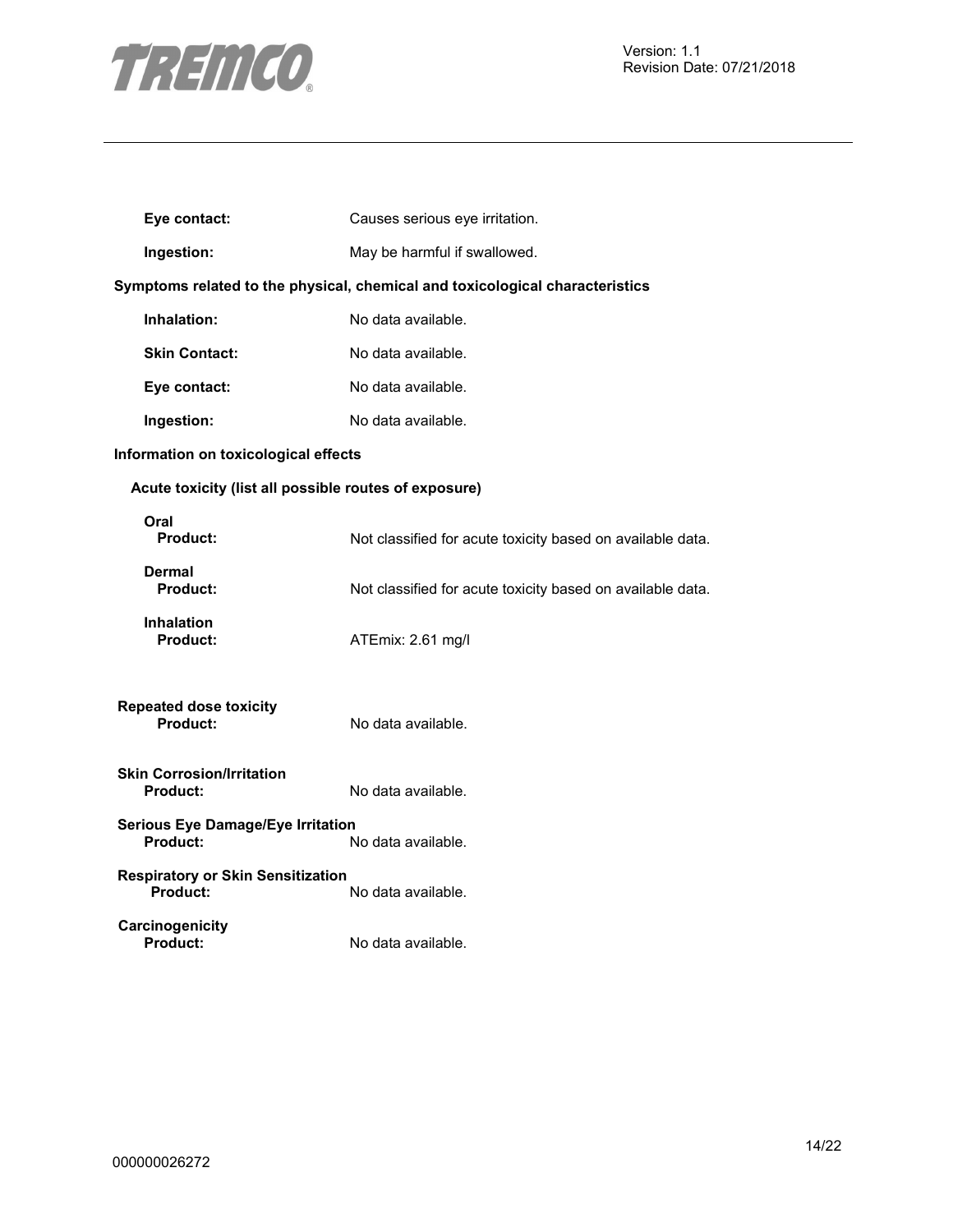

## **IARC Monographs on the Evaluation of Carcinogenic Risks to Humans:**

|                                                 | Talc                                                      | Overall evaluation: Not classifiable as to carcinogenicity to humans. Overall<br>evaluation: Possibly carcinogenic to humans. |
|-------------------------------------------------|-----------------------------------------------------------|-------------------------------------------------------------------------------------------------------------------------------|
|                                                 | Titanium dioxide                                          | Overall evaluation: Possibly carcinogenic to humans.                                                                          |
|                                                 | Hydrotreated heavy<br>naphthenic distillate               | Overall evaluation: Not classifiable as to carcinogenicity to humans. Overall<br>evaluation: Carcinogenic to humans.          |
|                                                 | Crystalline Silica<br>(Quartz)/ Silica<br>Sand            | Overall evaluation: Carcinogenic to humans.                                                                                   |
|                                                 |                                                           | US. National Toxicology Program (NTP) Report on Carcinogens:                                                                  |
|                                                 | naphthenic distillate                                     | Hydrotreated heavy Known To Be Human Carcinogen.                                                                              |
|                                                 | Crystalline<br>(Quartz)/<br>Silica<br>Sand                | Silica Known To Be Human Carcinogen.                                                                                          |
|                                                 |                                                           | US. OSHA Specifically Regulated Substances (29 CFR 1910.1001-1050):                                                           |
|                                                 | Crystalline Silica<br>(Quartz)/ Silica<br>Sand            | Cancer                                                                                                                        |
| <b>Germ Cell Mutagenicity</b>                   |                                                           |                                                                                                                               |
| In vitro<br><b>Product:</b>                     |                                                           | No data available.                                                                                                            |
| In vivo<br><b>Product:</b>                      |                                                           | No data available.                                                                                                            |
| <b>Reproductive toxicity</b><br><b>Product:</b> |                                                           | No data available.                                                                                                            |
| <b>Product:</b>                                 | <b>Specific Target Organ Toxicity - Single Exposure</b>   | No data available.                                                                                                            |
| <b>Product:</b>                                 | <b>Specific Target Organ Toxicity - Repeated Exposure</b> | No data available.                                                                                                            |
| <b>Aspiration Hazard</b><br>Product:            |                                                           | No data available.                                                                                                            |
| Other effects:                                  |                                                           | No data available.                                                                                                            |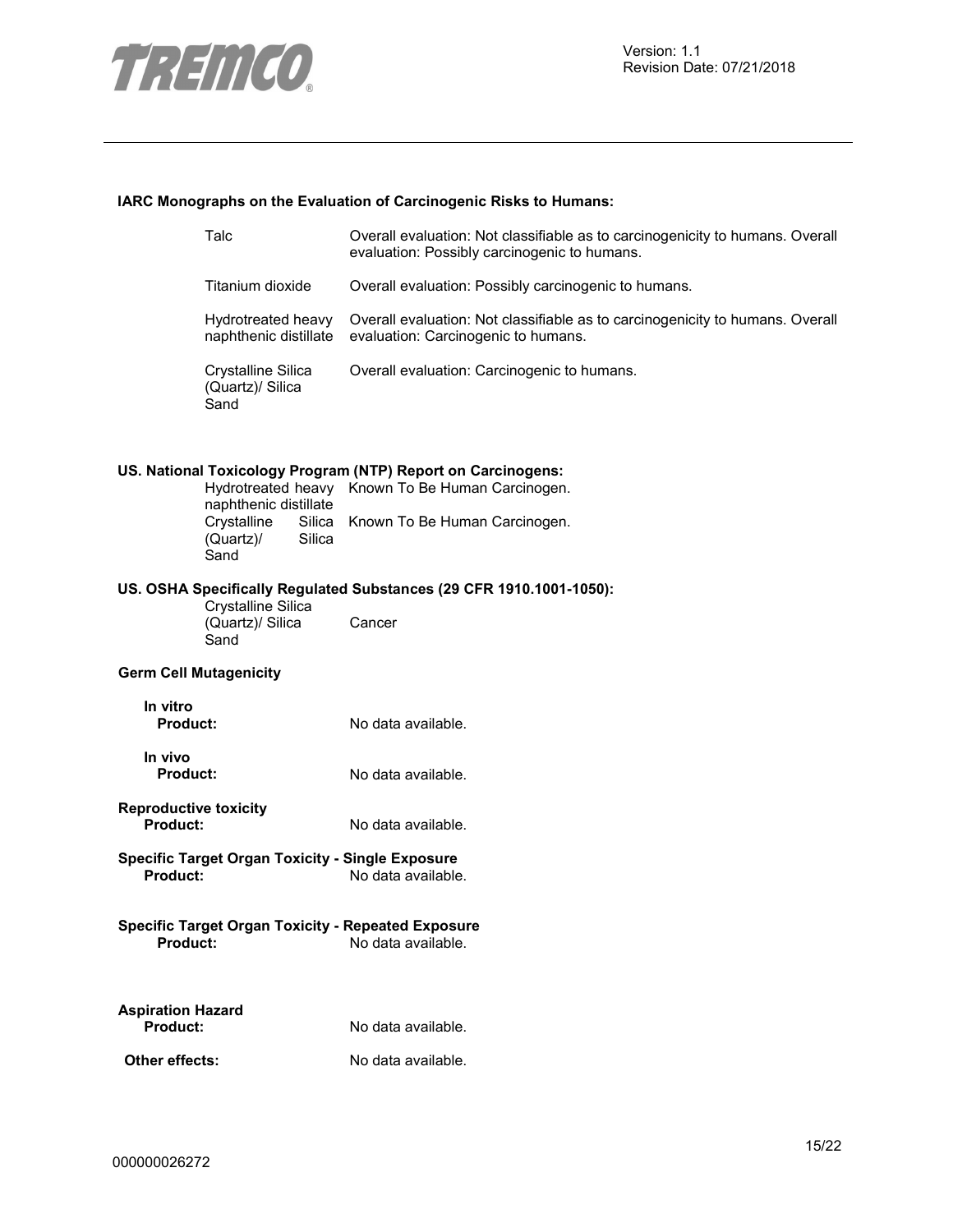

# **12. Ecological information**

## **Ecotoxicity:**

| Acute hazards to the aquatic environment:                                                   |                                                                                                                                                                               |  |
|---------------------------------------------------------------------------------------------|-------------------------------------------------------------------------------------------------------------------------------------------------------------------------------|--|
| <b>Fish</b><br>Product:                                                                     | No data available.                                                                                                                                                            |  |
| <b>Aquatic Invertebrates</b><br>Product:                                                    | No data available.                                                                                                                                                            |  |
| Chronic hazards to the aquatic environment:                                                 |                                                                                                                                                                               |  |
| <b>Fish</b><br><b>Product:</b>                                                              | No data available.                                                                                                                                                            |  |
| <b>Aquatic Invertebrates</b><br>Product:                                                    | No data available.                                                                                                                                                            |  |
| <b>Toxicity to Aquatic Plants</b><br>Product:                                               | No data available.                                                                                                                                                            |  |
| <b>Persistence and Degradability</b>                                                        |                                                                                                                                                                               |  |
| <b>Biodegradation</b><br><b>Product:</b>                                                    | No data available.                                                                                                                                                            |  |
| <b>BOD/COD Ratio</b><br><b>Product:</b>                                                     | No data available.                                                                                                                                                            |  |
| <b>Bioaccumulative potential</b><br><b>Bioconcentration Factor (BCF)</b><br><b>Product:</b> | No data available.                                                                                                                                                            |  |
| Partition Coefficient n-octanol / water (log Kow)<br>Product:                               | No data available.                                                                                                                                                            |  |
| <b>Mobility in soil:</b>                                                                    | No data available.                                                                                                                                                            |  |
| Other adverse effects:                                                                      | No data available.                                                                                                                                                            |  |
| 13. Disposal considerations                                                                 |                                                                                                                                                                               |  |
| <b>Disposal instructions:</b>                                                               | Dispose of waste at an appropriate treatment and disposal facility in<br>accordance with applicable laws and regulations, and product<br>characteristics at time of disposal. |  |

**Contaminated Packaging:** No data available.

# **14. Transport information**

**TDG:**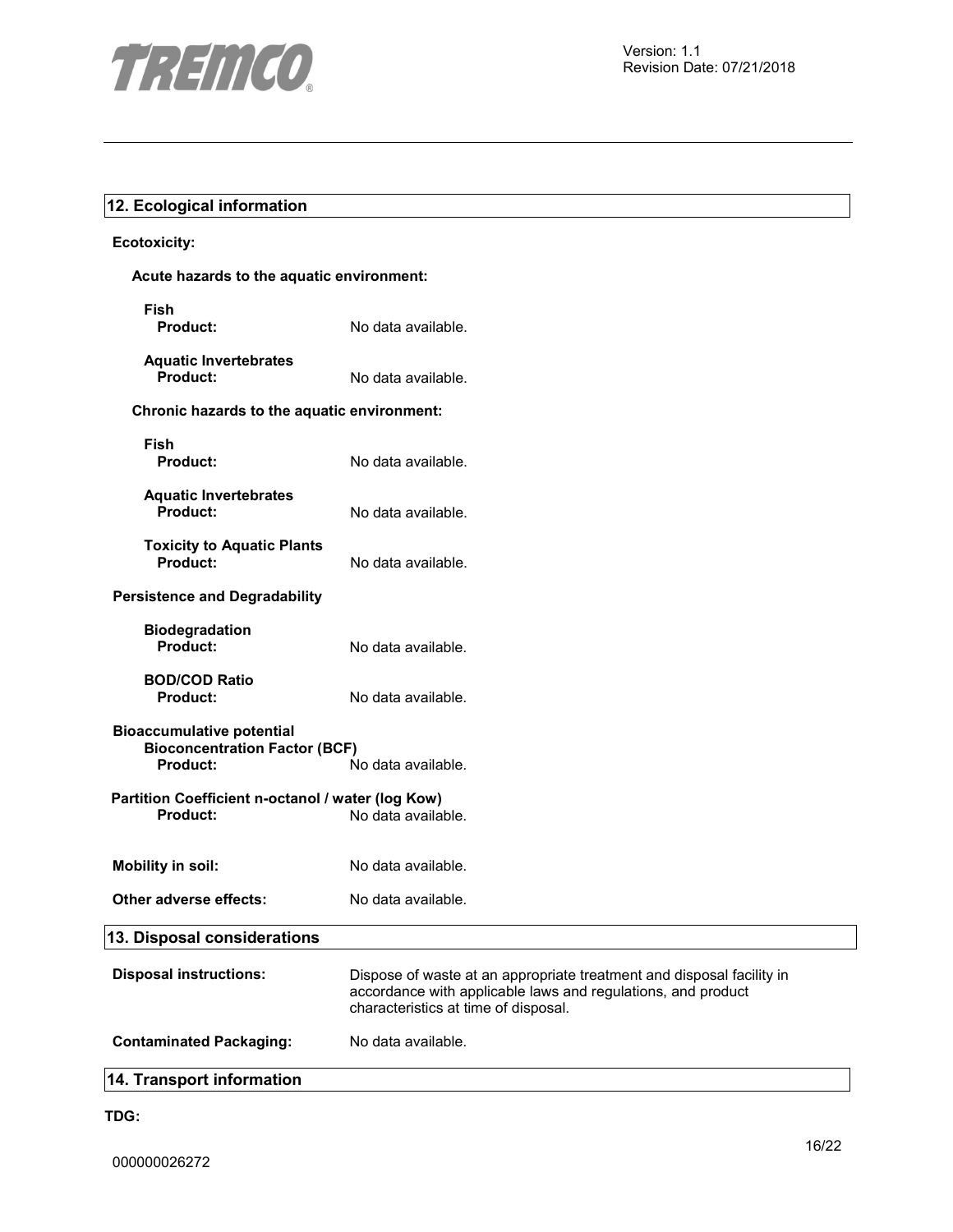

Not Regulated

#### **CFR / DOT:**

Not Regulated

#### **IMDG:**

Not Regulated

# **15. Regulatory information**

#### **US Federal Regulations**

# **TSCA Section 12(b) Export Notification (40 CFR 707, Subpt. D)**

None present or none present in regulated quantities.

#### **US. OSHA Specifically Regulated Substances (29 CFR 1910.1001-1050)**

#### **Chemical Identity OSHA hazard(s)**

Crystalline Silica (Quartz)/ Silica Sand kidney effects lung effects immune system effects Cancer

#### **CERCLA Hazardous Substance List (40 CFR 302.4):**

| <b>Chemical Identity</b> | <b>Reportable quantity</b> |
|--------------------------|----------------------------|
| Methyl benzimidazole-2-  | $10$ lbs.                  |
| yl carbamate             |                            |
| Phosphoric acid          | 5000 lbs.                  |
| Propionic acid           | 5000 lbs.                  |

#### **Superfund Amendments and Reauthorization Act of 1986 (SARA)**

#### **Hazard categories**

Immediate (Acute) Health Hazards Delayed (Chronic) Health Hazard Acute toxicity (any route or exposure) Skin Corrosion or Irritation Serious eye damage or eye irritation **Carcinogenicity** 

## **SARA 302 Extremely Hazardous Substance**

None present or none present in regulated quantities.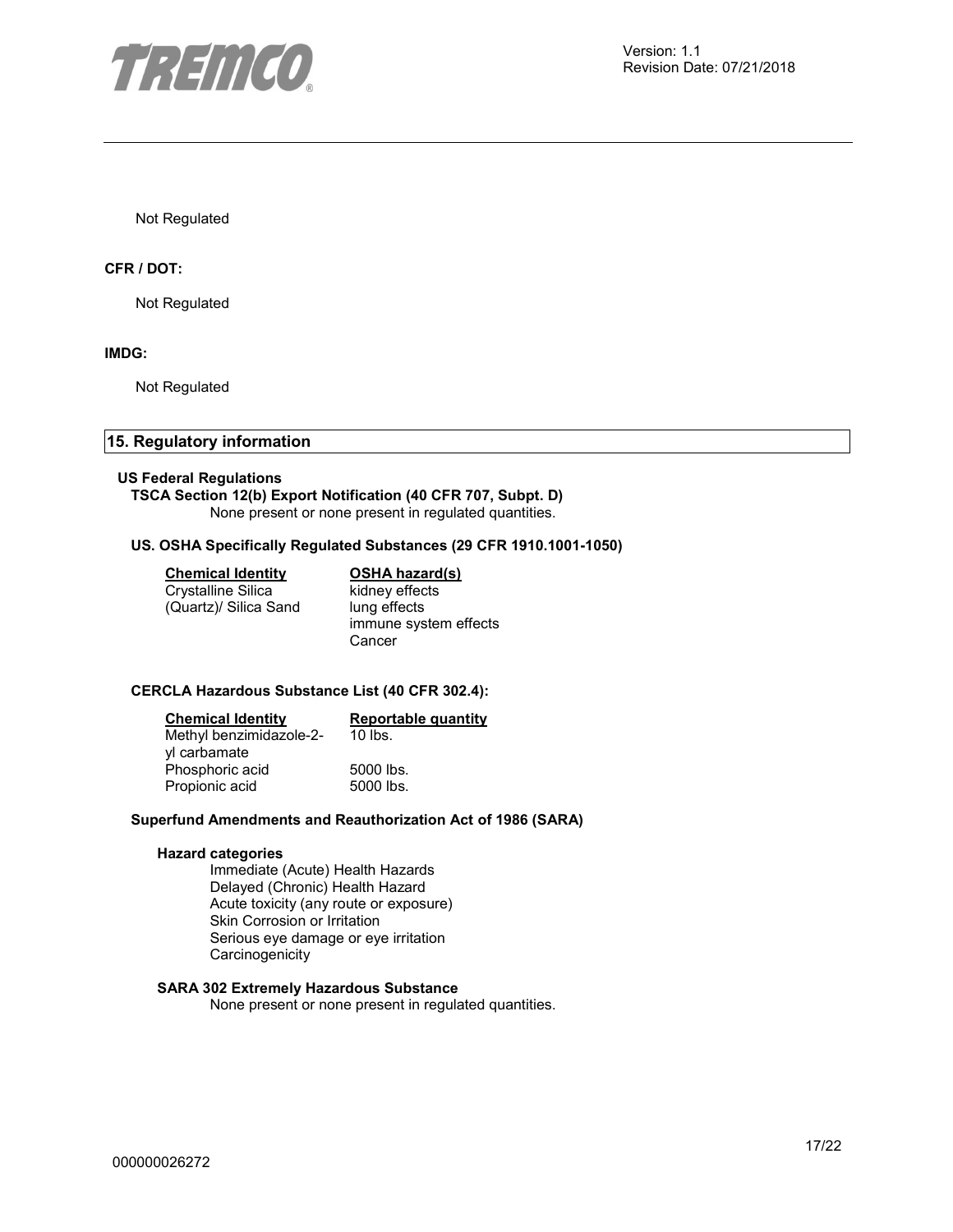

#### **SARA 304 Emergency Release Notification Reportable quantity** Zinc oxide Methyl benzimidazole-2- 10 lbs. yl carbamate Phosphoric acid 5000 lbs.<br>Propionic acid 5000 lbs. Propionic acid **SARA 311/312 Hazardous Chemical Chemical Identity**<br>
Low acid filtered neutral oil 10000 lbs Low acid filtered neutral oil<br>Talc 10000 lbs Calcium Carbonate (Limestone) 10000 lbs Aluminum hydroxide 10000 lbs<br>Calcium carbonate 10000 lbs Calcium carbonate 10000 lbs<br>Titanium dioxide 10000 lbs Titanium dioxide 10000 lbs<br>Calcium oxide 10000 lbs Calcium oxide Zinc oxide 10000 lbs Hydrotreated heavy naphthenic distillate 10000 lbs Amorphous silica 10000 lbs<br>Dolomite 10000 lbs 10000 lbs<br>10000 lbs Magnesite Crystalline Silica (Quartz)/ Silica Sand 10000 lbs

#### **SARA 313 (TRI Reporting)**

#### **Chemical Identity**

Zinc oxide

**Clean Air Act (CAA) Section 112(r) Accidental Release Prevention (40 CFR 68.130)**  None present or none present in regulated quantities.

**Clean Water Act Section 311 Hazardous Substances (40 CFR 117.3)**  None present or none present in regulated quantities.

#### **US State Regulations**

#### **US. California Proposition 65**



**WARNING**

Cancer - www.P65Warnings.ca.gov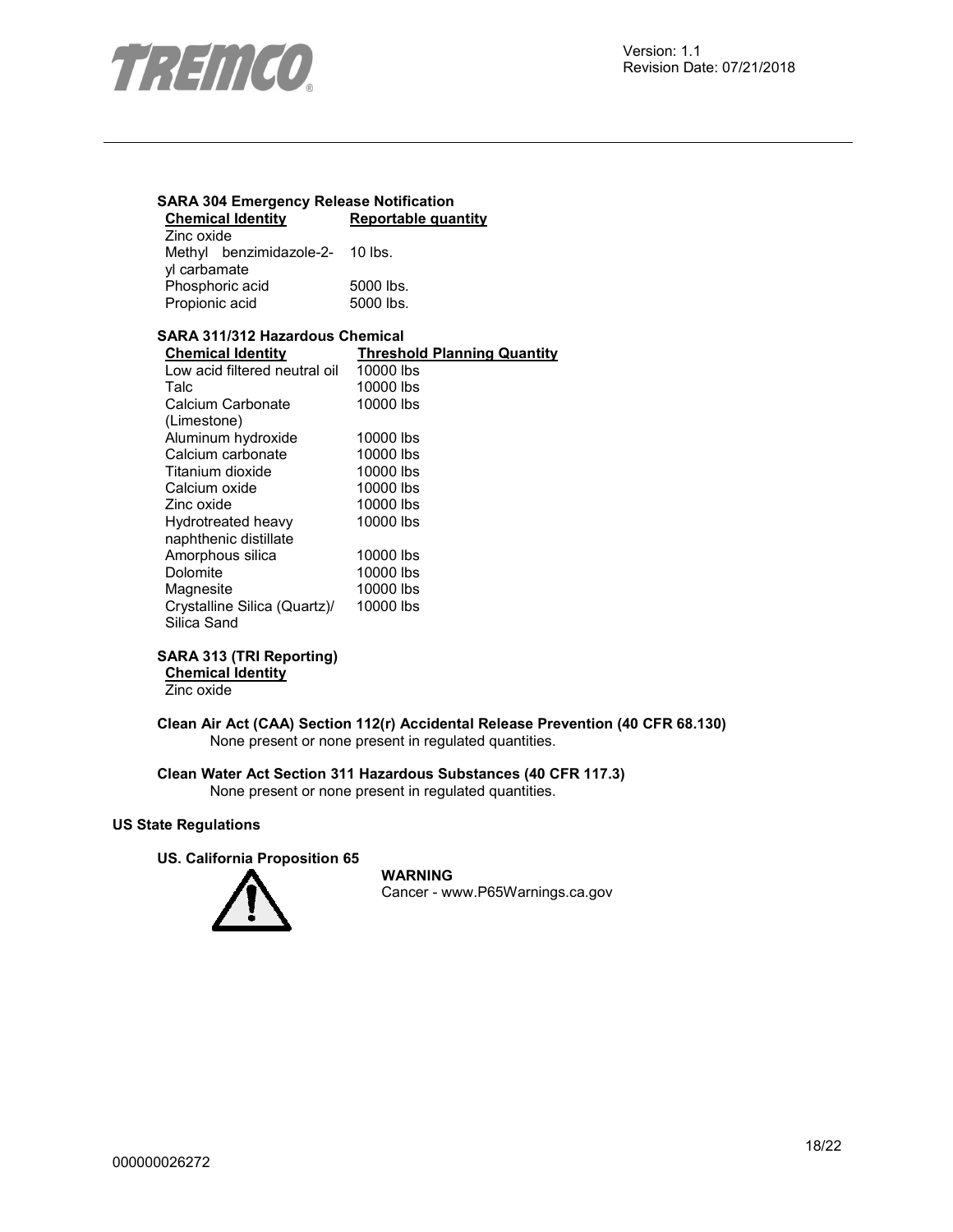

#### **US. New Jersey Worker and Community Right-to-Know Act**

**Chemical Identity** Talc Calcium Carbonate (Limestone) Calcium carbonate Titanium dioxide Calcium oxide Zinc oxide Hydrotreated heavy naphthenic distillate Crystalline Silica (Quartz)/ Silica Sand

#### **US. Massachusetts RTK - Substance List**

**Chemical Identity** Talc Calcium Carbonate (Limestone) Calcium carbonate Titanium dioxide Zinc oxide Crystalline Silica (Quartz)/ Silica Sand

#### **US. Pennsylvania RTK - Hazardous Substances**

**Chemical Identity** Talc Calcium Carbonate (Limestone) Calcium carbonate Titanium dioxide Calcium oxide Zinc oxide

#### **US. Rhode Island RTK**

# **Chemical Identity**

Talc Calcium Carbonate (Limestone) Aluminum hydroxide Calcium carbonate Titanium dioxide Zinc oxide

#### **International regulations**

#### **Montreal protocol**

Not applicable

#### **Stockholm convention**

Not applicable

#### **Rotterdam convention**

Not applicable

# **Kyoto protocol**

Not applicable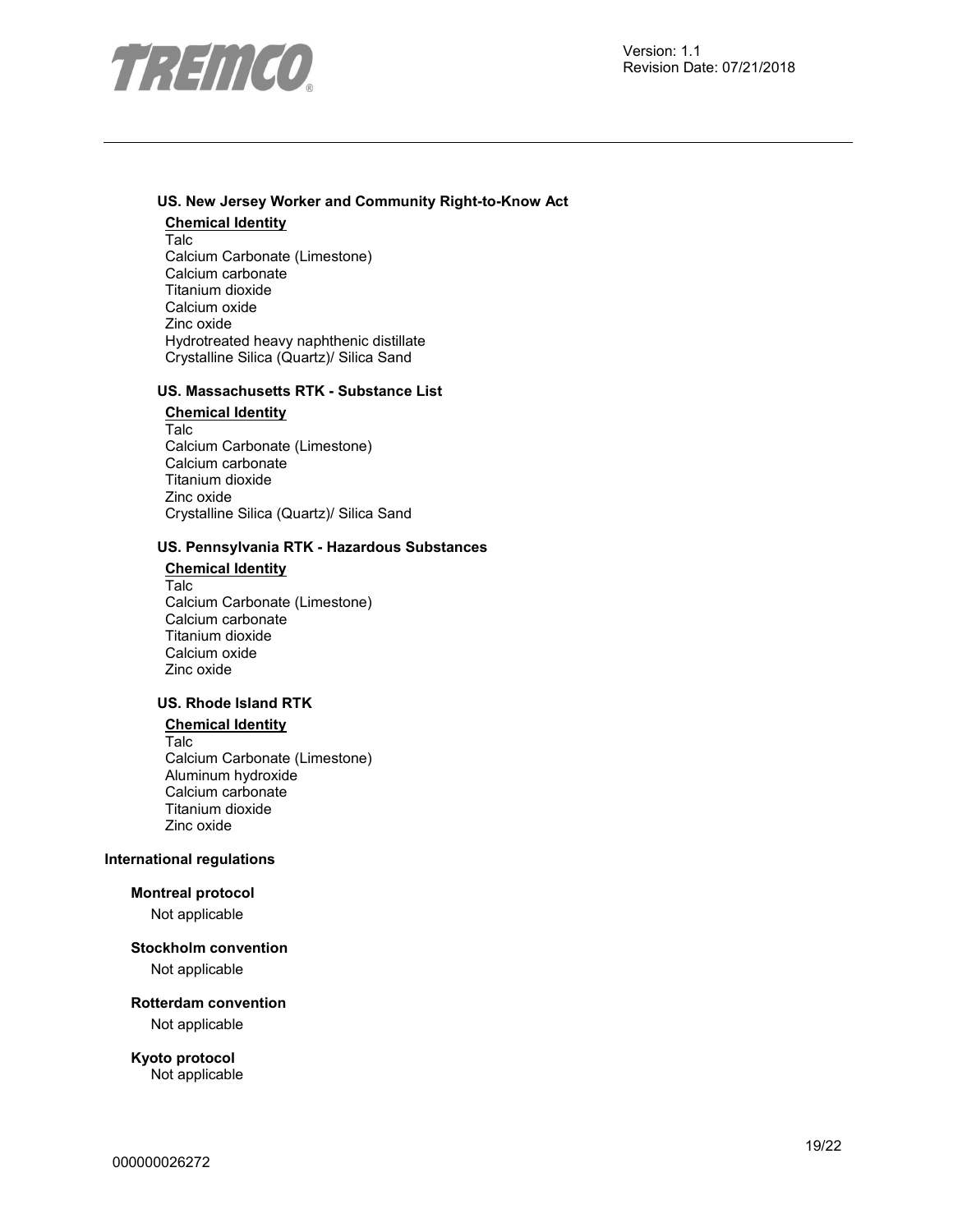

# **VOC:**

| Regulatory VOC (less water and | : 1 g/l  |
|--------------------------------|----------|
| exempt solvent)                |          |
| VOC Method 310                 | $0.04\%$ |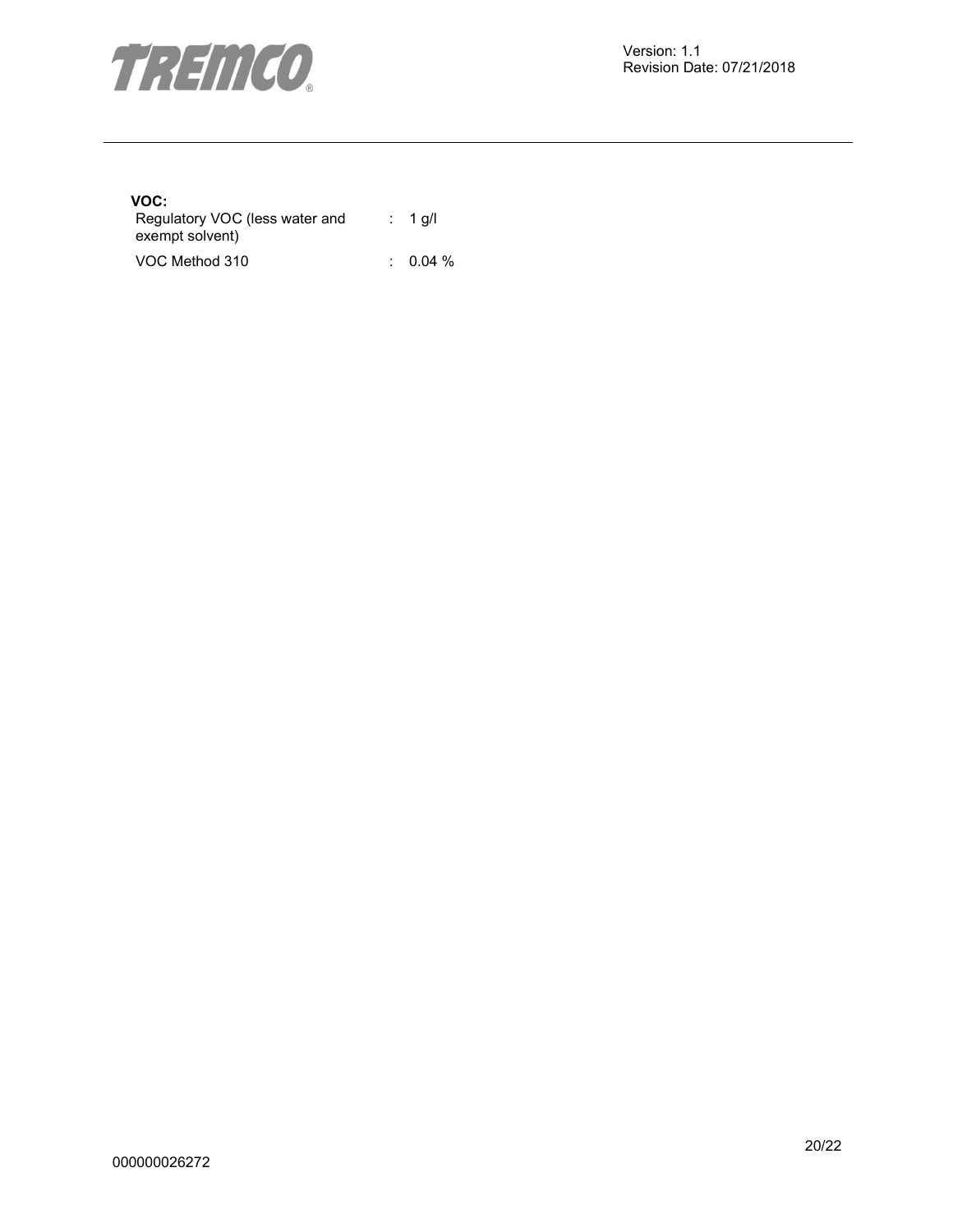

| <b>Inventory Status:</b>                 |                                                                                           |
|------------------------------------------|-------------------------------------------------------------------------------------------|
| Australia AICS:                          | One or more components in this product are<br>not listed on or exempt from the Inventory. |
| Canada DSL Inventory List:               | All components in this product are listed on or<br>exempt from the Inventory.             |
| EINECS, ELINCS or NLP:                   | One or more components in this product are<br>not listed on or exempt from the Inventory. |
| Japan (ENCS) List:                       | One or more components in this product are<br>not listed on or exempt from the Inventory. |
| China Inv. Existing Chemical Substances: | One or more components in this product are<br>not listed on or exempt from the Inventory. |
| Korea Existing Chemicals Inv. (KECI):    | One or more components in this product are<br>not listed on or exempt from the Inventory. |
| Canada NDSL Inventory:                   | One or more components in this product are<br>not listed on or exempt from the Inventory. |
| Philippines PICCS:                       | One or more components in this product are<br>not listed on or exempt from the Inventory. |
| US TSCA Inventory:                       | All components in this product are listed on or<br>exempt from the Inventory.             |
| New Zealand Inventory of Chemicals:      | One or more components in this product are<br>not listed on or exempt from the Inventory. |
| Japan ISHL Listing:                      | One or more components in this product are<br>not listed on or exempt from the Inventory. |
| Japan Pharmacopoeia Listing:             | One or more components in this product are<br>not listed on or exempt from the Inventory. |
| Mexico INSQ:                             | One or more components in this product are<br>not listed on or exempt from the Inventory. |
| Ontario Inventory:                       | One or more components in this product are<br>not listed on or exempt from the Inventory. |
| Taiwan Chemical Substance Inventory:     | One or more components in this product are                                                |

not listed on or exempt from the Inventory.